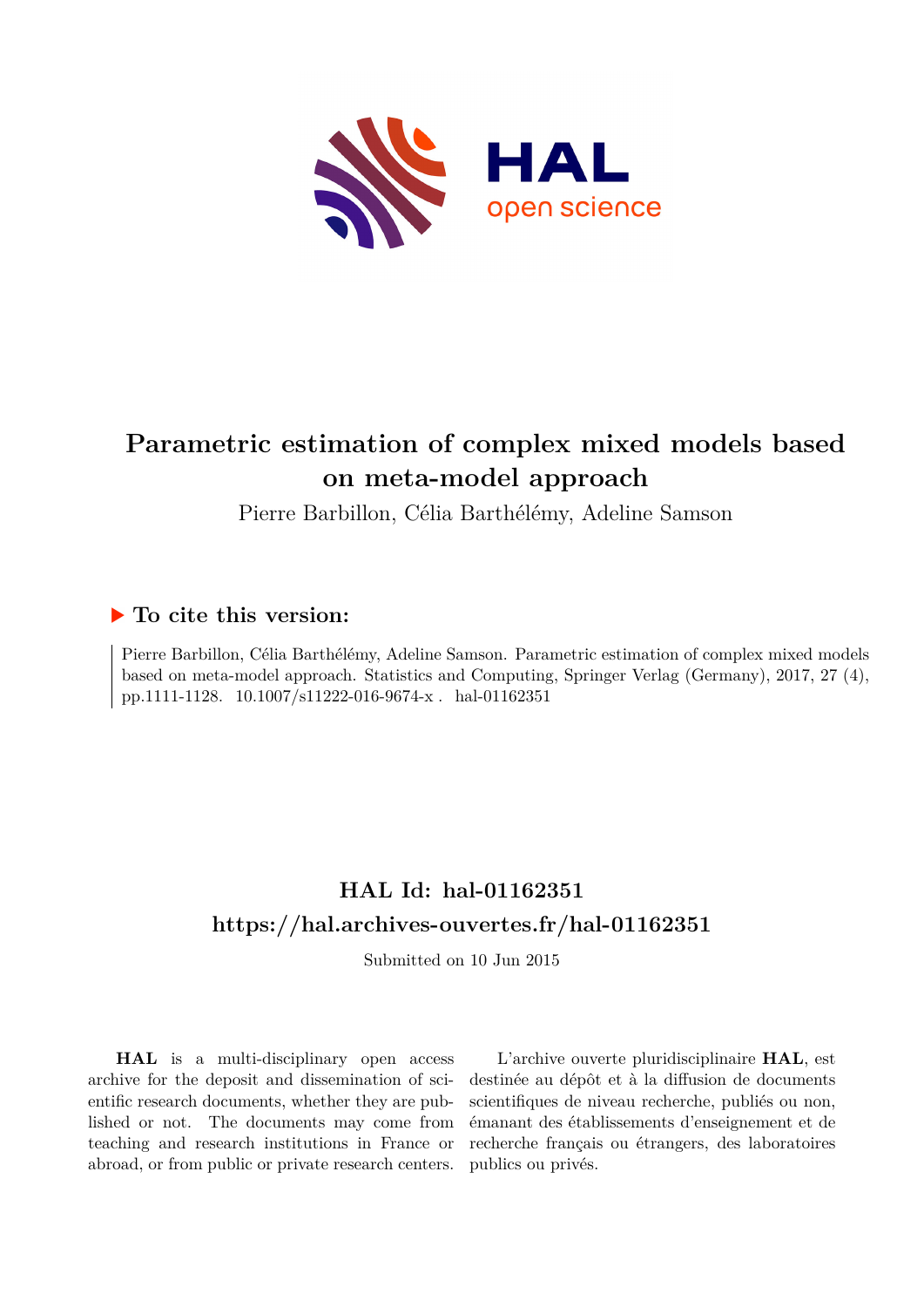# Parametric estimation of complex mixed models based on meta-model approach

Pierre Barbillon<sup>1,2</sup>, Célia Barthélémy<sup>3</sup>, and Adeline Samson<sup>4,5</sup>

AgroParisTech / UMR INRA MIA, F-75005 Paris INRA, UMR 518, F-75005 Paris INRIA Saclay, Popix team, Orsay Univ. Grenoble Alpes, LJK, F-38000 Grenoble, France CNRS, LJK, F-38000 Grenoble, France

June 10, 2015

#### Abstract

Complex biological processes are usually experimented along time among a collection of individuals. Longitudinal data are then available and the statistical challenge is to better understand the underlying biological mechanisms. The standard statistical approach is mixed-effects model, with regression functions that are now highly-developed to describe precisely the biological processes (solutions of multi-dimensional ordinary differential equations or of partial differential equation). When there is no analytical solution, a classical estimation approach relies on the coupling of a stochastic version of the EM algorithm (SAEM) with a MCMC algorithm. This procedure needs many evaluations of the regression function which is clearly prohibitive when a time-consuming solver is used for computing it. In this work a meta-model relying on a Gaussian process emulator is proposed to replace this regression function. The new source of uncertainty due to this approximation can be incorporated in the model which leads to what is called a mixed meta-model. A control on the distance between the maximum likelihood estimates in this mixed meta-model and the maximum likelihood estimates obtained with the exact mixed model is guaranteed. Eventually, numerical simulations are performed to illustrate the efficiency of this approach.

Keywords: Mixed models, Stochastic EM algorithm, MCMC methods, Gaussian Process emulator.

## 1 Introduction

Mixed-effects model methodology (Pinheiro and Bates, 2000) allows to discriminate between inter- and intra-subjects variabilities which is essential when dealing with longitudinal data. Statistical methods for mixed models are now well established (see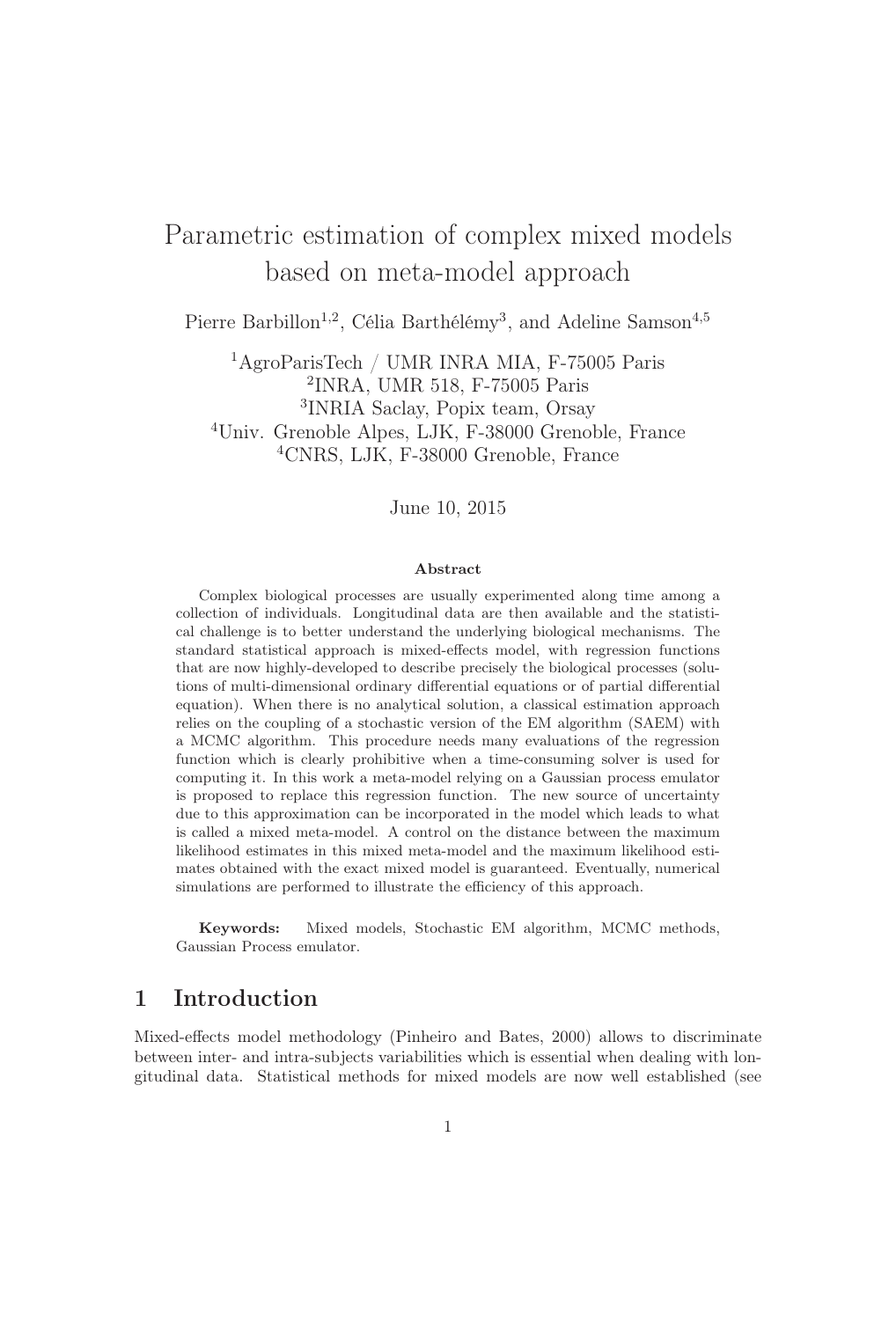references below) but can be time consuming depending on the complexity of the regression functions. Indeed sophisticated mathematical models have been developed to describe precisely biological processes: multi-dimensional ordinary differential equations (ODE) (see Wu et al., 2005; Guedj et al., 2007; Lavielle et al., 2011; Ribba et al., 2012, for modeling viral load decrease in HIV patients or tumor growth) or partial differential equation (PDE) (see Grenier et al., 2014; Chatterjee et al., 2012, for modeling tumor growth or HVC viral kinetic). These mathematical models have no analytical solution and only an approximate solution can be obtained with computationally intensive numerical methods. This induces a huge increase of the computation cost of the estimation method (up to 23 days according to Grenier et al., 2014). Therefore, there is a crucial need to develop new statistical approaches to reduce the computation time. The significant computation time of mixed models estimation methods is due to their iterative settings, compulsory to sidestep the intractability of the likelihood. This is true for methods based on linearisation (Pinheiro and Bates, 2000) or likelihood numerical approximation (Davidian and Giltinan, 1995; Wolfinger, 1993) and this is crucial for EM-type methods such as stochastic EM algorithms (Wei and Tanner, 1990; Kuhn and Lavielle, 2005).

Our objective is to propose a way of reducing the computation time of the SAEM-MCMC algorithm (Kuhn and Lavielle, 2005) for complex mixed models, together with a theoretical study of the resulting estimator. When the regression function is not analytically available (and we call it also computer model in the rest of the paper), extensions of SAEM have already been proposed. Donnet and Samson (2007) deal with the case of an ODE mixed model, approximating the solution with a numerical scheme and studying the influence of this scheme to the properties of the approximate maximum likelihood estimator. But this approach remains time consuming when the ODE is multi-dimensional. For a PDE mixed model, Grenier et al. (2014) propose to approximate the PDE with a numerical scheme on a predefined grid, and then to interpolate the solution of the PDE linearly between two points of the grid. This linear approximation allows substantially reducing the computation time from 23 days to around 30 minutes, but may lead to biased estimates depending on the non linearity of the model.

The keystone of providing an efficient estimation method with good statistical properties is the choice of the procedure approximating the regression function. More accurate surrogates of computer model than linear approximation rely on Gaussian process emulation which consists of modeling the computer model as the realization of a Gaussian process (Sacks et al., 1989; Santner et al., 2003; Fang et al., 2005). This technique is also known as Kriging. A cheap approximation of the model, the emulator, is obtained by conditioning the Gaussian process on some evaluations of the model corresponding to inputs of a well-chosen design of numerical experiments. This stochastic modeling of the computer model provides also a measure of uncertainty on the precision of the approximation as a supplementary variance-covariance function which can be integrated in the mixed model. This approach has been already coupled with a Stochastic EM algorithm (Barbillon et al., 2011) or with a Bayesian procedure (Fu et al., 2014) in regression models without random effects. In this paper, we propose to couple the SAEM algorithm with this Gaussian process emulator, incorporating this new source of uncertainty due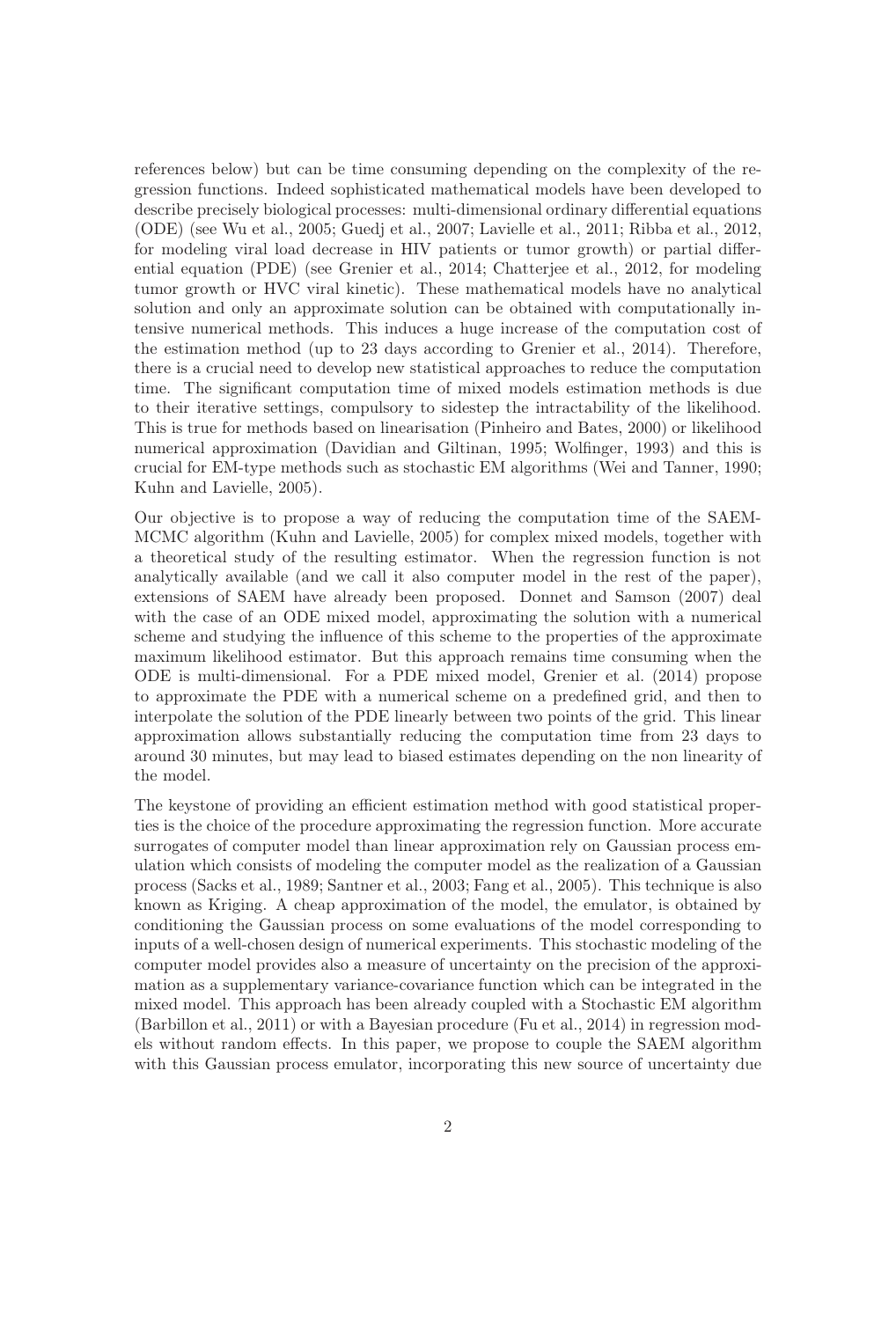to the approximation. Thus, providing a confidence interval of the unknown parameters takes into account the error induced by the approximation. We will refer to this approach as the complete mixed meta-model. However, the supplementary variancecovariance function in the model induces a loss of independence of the observations obtained from the different subjects which increases the computational burdensome of the MCMC scheme. That is why we also propose two simplified versions: the first one (called intermediate) by considering a diagonal variance-covariance function of the approximation error; the second one (called simple) by only using the approximation of the computer model and not incorporating the variance-covariance function. These two last versions allow to assume the independence between the subjects, and to reduce significantly the computational cost.

The Gaussian process emulator can also be interpreted as an approximation of the computer model by kernel interpolation with radial basis function as in Schaback (1995, 2007). In this framework, a point-wise control on the error of approximation is provided. Hence, we are able to guarantee a control on the distance between the maximum likelihood estimates in the approximate mixed meta-models and the maximum likelihood estimates obtained with the exact computer model. This control is decreasing to zero as a function of the space-fillingness of the design of numerical experiments.

The paper is organized as follows. Section 2 introduces the standard non-linear mixed model and Section 3 recalls the principles and the main results of the Gaussian process emulation. Section 4 introduces three mixed models approximated by Gaussian process emulator. In Section 5, three versions of the SAEM algorithm coupled to a Gaussian process emulator are proposed. Theoretical results are given in Section 6. A simulation study illustrates these results (Section 7). Section 8 concludes the paper with some extensions. Proofs are gathered in Appendix.

### 2 Mixed model and notations

Let us define  $y_i = {}^t(y_{i1}, \ldots, y_{in_i})$  where  $y_{ij} \in \mathbb{R}^p$  is the response for individual i at time  $t_{ij}, i = 1, \ldots, N, j = 1, \ldots, n_i$ , and let  $\mathbf{y} = (\mathbf{y}_1, \ldots, \mathbf{y}_N)$  be the vector of all observations, of size  $n_{tot} = \sum_{i=1}^{N} n_i$ . We assume that the individual vectors  $y_i$  are described by a non-linear mixed model, defined as follows, for  $j = 1, \ldots, n_i$ :

$$
y_{ij} = f(t_{ij}, \psi_i) + \sigma_{\varepsilon} \varepsilon_{ij}, \quad \varepsilon_{ij} \sim_{iid} \mathcal{N}(0, 1),
$$
  
\n
$$
\psi_i \sim_{iid} \mathcal{N}(\mu, \Omega),
$$
\n(1)

where  $f(\cdot, \cdot) : \mathbb{R} \times \mathbb{R}^d \to \mathbb{R}^p$  is the regression function,  $\psi_i$  is a d-vector of individual parameters. The  $\varepsilon_i = (\varepsilon_{i1}, \ldots, \varepsilon_{in_i})^t$  represents the Gaussian centered residual error, independent of  $\psi_i$ . The individual parameter  $\psi_i$  are assumed to be random, Gaussian with expectation  $\mu$  and  $d \times d$  covariance matrix  $\Omega$ . Note that the individual vectors  $(y_i)_i$  are independent and identically distributed.

The quantities we want to estimate from the observations y are the population parameters  $\theta = (\mu, \Omega, \sigma_{\varepsilon}^2)$ . In the following, we restrict to the case of scalar observations  $(p = 1)$  to ease the reading, but the extension to a multidimensional observation with  $p > 1$  is straightforward.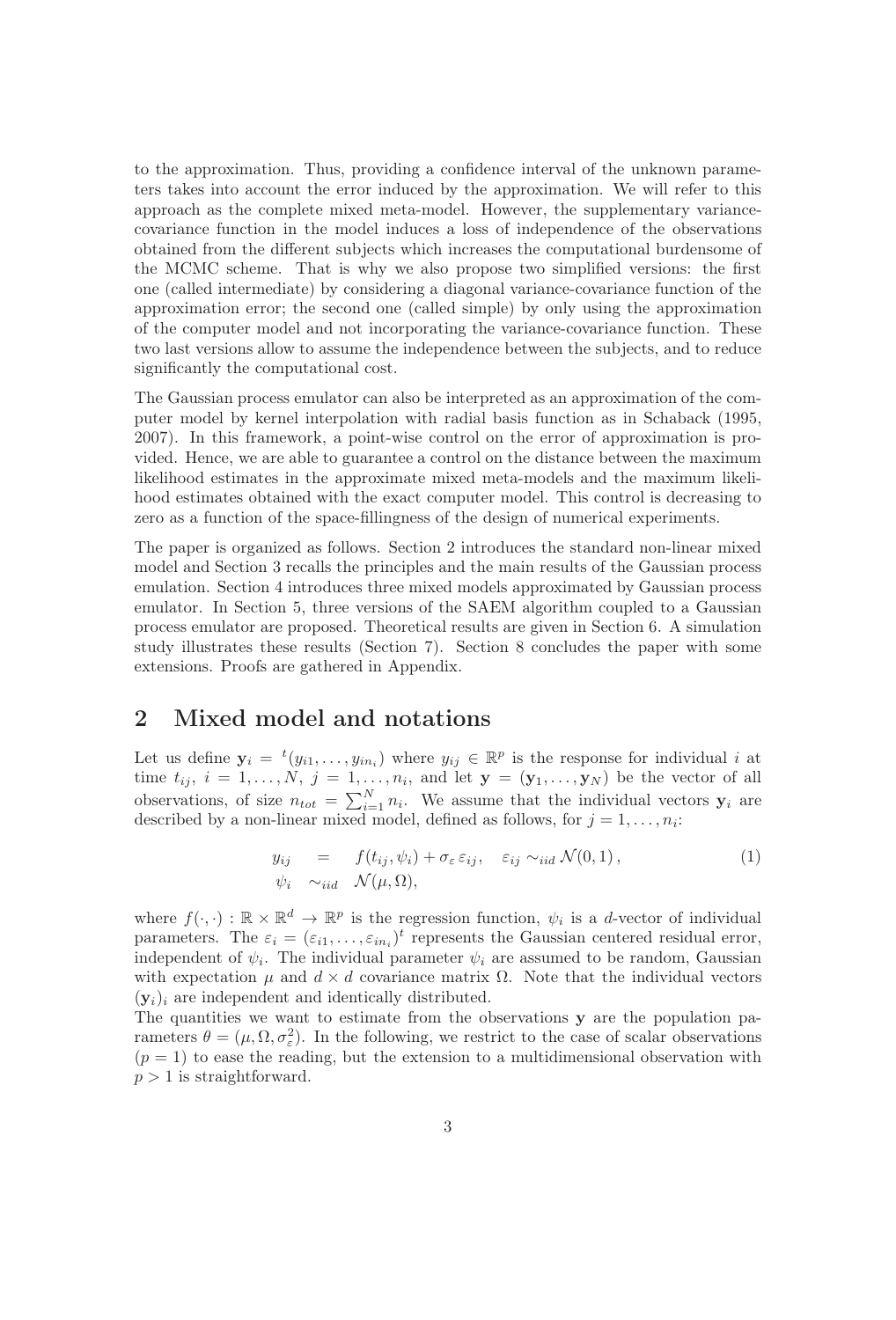We want to estimate  $\theta$  by maximum likelihood. The likelihood of model (1) is:

$$
p(\mathbf{y}, \theta) = \int p(\mathbf{y}, \psi; \theta) d\psi = \prod_{i=1}^{N} \int p(\mathbf{y}_i | \psi_i; \theta) p(\psi_i; \theta) d\psi_i
$$
  
\n
$$
= \prod_{i=1}^{N} \int \left\{ \frac{1}{(2\pi \sigma_{\varepsilon}^2)^{n_i/2}} \times \exp\left( -\frac{1}{2} t(\mathbf{y}_i - \mathbf{f}(\mathbf{t}_i, \psi_i)) (\sigma_{\varepsilon}^2 I_{n_i})^{-1} (\mathbf{y}_i - \mathbf{f}(\mathbf{t}_i, \psi_i)) \right) \times \frac{1}{(2\pi)^{d/2} |\Omega|^{1/2}} \exp\left( -\frac{1}{2} t(\psi_i - \mu) \Omega^{-1} (\psi_i - \mu) \right) d\psi_i \right\}
$$
(2)

where  $\mathbf{t}_i = (t_{i1}, \dots, t_{in_i})$  and

 $f(t_i, \psi_i) = {}^t(f(t_{i1}, \psi_i), \dots, f(t_{in_i}, \psi_i))$ . When f is non linear with respect to  $\psi$ , the maximum likelihood estimator has no closed form. Any estimation method adapted to non-linear mixed models would require a very large number of evaluations of  $f$ , which could be time consuming when the structural function  $f$  is a computer model. Therefore, there is a real need to consider approximations of the function  $f$  that are simple to evaluate at any point  $(t, \psi)$ . For that purpose, we introduce the framework of meta-model in the next section.

## 3 Meta-model

We start with the point of view of conditioned Gaussian process emulation which has the nice feature of incorporating as a variance-covariance function the additional source of uncertainty due to the approximation. This will naturally lead to a mixed metamodel on which the SAEM-MCMC can be performed. We also link this framework to the kernel interpolation framework since we need the deterministic point-wise control on the approximation to obtain the control between the maximum likelihood estimates corresponding to the exact model and to its approximation.

#### 3.1 Conditioned Gaussian process

In this framework, the function  $f$  is interpreted as a realization of a Gaussian Process. Let us denote  $F_{\lambda}$  a Gaussian process defined, for any  $x = (t, \psi)$ , as

$$
F_{\lambda}(x) = \sum_{j=1}^{L} \beta_j h_j(x) + \zeta(x) = {}^{t}H(x)\beta + \zeta(x), \qquad (3)
$$

where  $h_1, \ldots, h_L$  are regression functions,  $H = (h_1, \ldots, h_L)$ ,  $\boldsymbol{\beta} = (\beta_1, \ldots, \beta_L)$  is a vector of parameters,  $\zeta$  is a centered Gaussian process with covariance function

$$
Cov(\zeta(x), \zeta(x')) = \sigma^2 K^{\phi}(x, x'),
$$

where  $K^{\phi}$  is a correlation function depending on some parameters  $\phi$  and  $\lambda = (\beta, \sigma, \phi)$ is the vector of all unknown parameters. For instance, the so-called Gaussian kernel is defined by  $K^{\phi}(x, x') = \exp(-\phi \|x - x'\|^2)$ . The regression functions  $h_1, \ldots, h_L$  are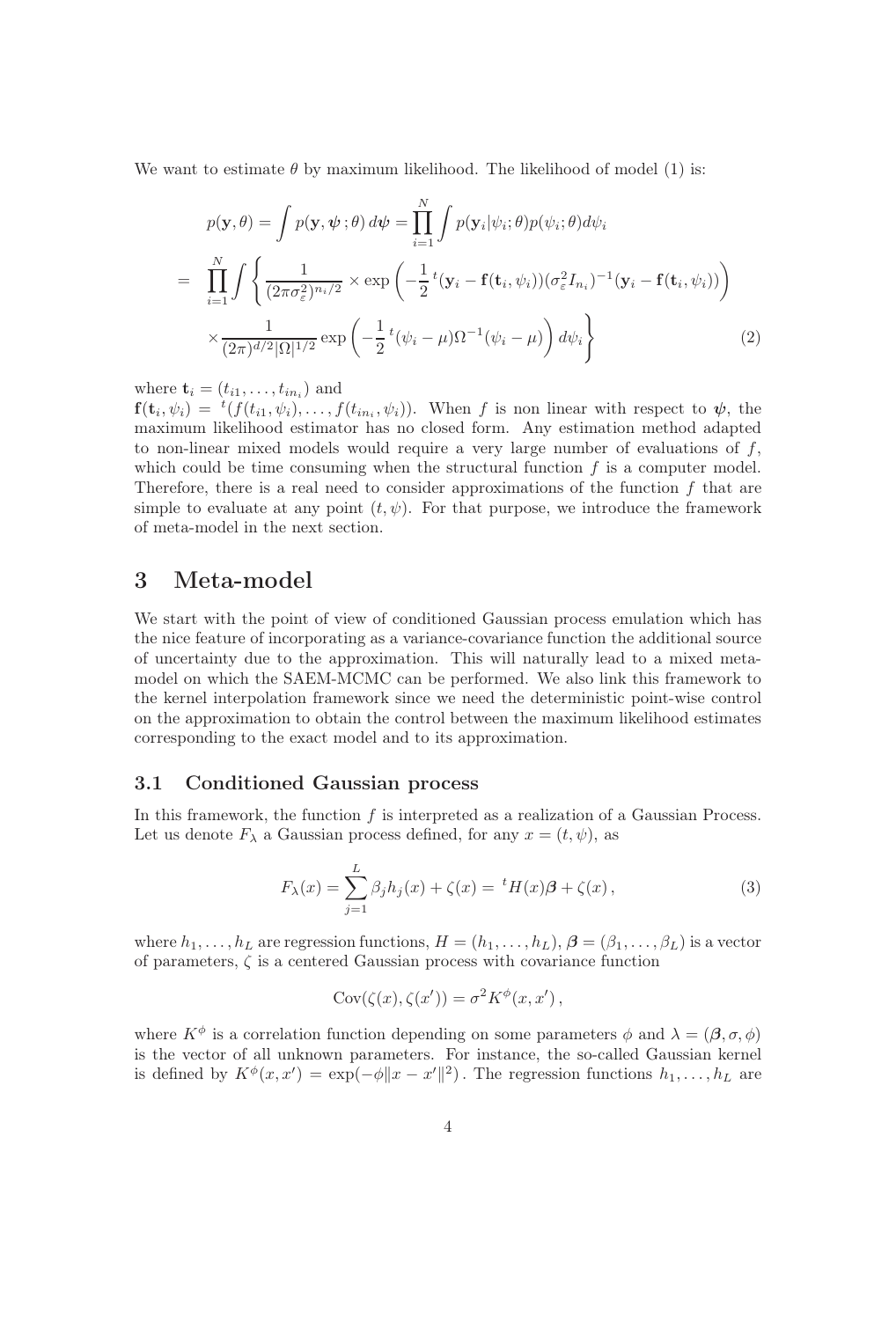usually linear functions or low degree polynomials. The kernel  $K^{\phi}$  has to be chosen with respect to the assumed regularity of the function  $f$ . Similarly, the regression functions H have to be chosen with respect to the supposed trend in the function  $f$  if some insights on the function are available. See Koehler and Owen (1996); Fang et al. (2005) for detailed discussions on the choice of the regression functions and kernels.

We assume that we are able, in a pre-computation step, to evaluate precisely the function f  $n_D$  times for a given design of numerical experiments,  $D = \{x_1, \ldots x_{n_D}\}.$  These "exact" evaluations are denoted  $z_1 = f(x_1), \ldots, z_n = f(x_{n_D})$ . The  $(z_k)$  are different from the  $(y_{ii})$  considered in model (1) which are noisy observations of f in some unknown points  $x = (t, \psi)$ . The design of experiments D is usually chosen with respect to a space-filling criterion (Fang et al., 2005) in a bounded domain where the points  $(t_{ij}, \psi_i)_{i,j}$  are assumed to be. For a given kernel K, and a given vector H of regression functions, the vector of parameters  $\lambda$  has to be estimated. Usually,  $\lambda$  is estimated by maximizing the log-likelihood  $\ell_F$  of the Gaussian process  $F(3)$ :

$$
\ell_F(\lambda; \mathbf{z}_D) = -\frac{1}{2} \log((2\pi\sigma^2)^{n_D} |\Sigma_{DD}^{\phi}|)
$$
  

$$
-\frac{1}{2}{}^t(\mathbf{z}_D - H_D \boldsymbol{\beta}) (\sigma^2 \Sigma_{DD}^{\phi})^{-1} (\mathbf{z}_D - H_D \boldsymbol{\beta}),
$$
\n(4)

where  $(\Sigma_{DD}^{\phi})_{1\leq k,j\leq n_D} = (K^{\phi}(x_k, x_j)), (H_D)_{1\leq k\leq n_D, 1\leq j\leq L} = h_j(x_k)$ . The Matlab toolbox DACE (Lophaven et al., 2002) provides an optimization algorithm to estimate directly  $\lambda$ . We denote by  $\hat{\lambda} = (\hat{\beta}, \hat{\sigma}, \hat{\phi})$  the estimates. The Gaussian process is chosen to be  $F = F_{\hat{\lambda}}$ . It corresponds to a plug-in approach since from now, these parameters are considered as known.

Then  $f$  is not directly approximated by  $F$ , but rather by the conditional process denoted  $F^D$ , defined as the process F conditionally to  $F(x_1) = z_1, \ldots, F(x_{n_D}) = z_{n_D}$ , in short  $\mathbf{Z}_D = \mathbf{z}_D$ . The process  $F^D$  is still a Gaussian process, defined by its mean and covariance functions, which can be exactly computed. Let us introduce the partial functions, for any  $x \in \mathbb{R}^{d+1}$ ,  $K_x^{\phi} : \mathbb{R}^{d+1} \to \mathbb{R}$  defined by  $K_x^{\phi}(x') = K^{\phi}(x, x')$  for any  $x'$  and the vector  $\Sigma_{xD}^{\hat{\phi}} = \left(K_x^{\hat{\phi}}(x_k)\right)$ . Then, the mean  $m_D(x)$  and covariance  $C_D(x, x')$  of  $1 \le k \le n_D$ the process  $F^D$  are defined, for all  $x, x'$  as

$$
m_D(x) = H(x)^t \hat{\boldsymbol{\beta}} + {}^t \Sigma_{xD}^{\hat{\phi}} (\Sigma_{DD}^{\hat{\phi}})^{-1} (\mathbf{z}_D - H_D \hat{\boldsymbol{\beta}}), \qquad (5)
$$

$$
C_D(x, x') = \hat{\sigma}^2 (K_x^{\hat{\phi}}(x') - {}^t\Sigma_{xD}^{\hat{\phi}}(\Sigma_{DD}^{\hat{\phi}})^{-1}\Sigma_{x'D}^{\hat{\phi}}).
$$
(6)

The mean function  $m_D$  provides an approximation of the function f for any x and the variance function  $x \mapsto C_D(x, x)$  measures the confidence in the accuracy of this approximation. The plug-in approach for  $\lambda = (\beta, \sigma^2, \phi)$  may lead to underestimate the uncertainty on the quality of the approximation which is showed to be asymptotically negligible (Prasad and Rao, 1990). It can be used only for the parameter of the correlation kernel  $\phi$ . In this case, when the process is not conditioned on  $(\beta, \hat{\sigma})$ , the conditioned process is a Student T-process with still closed-form location and scale (Santner et al., 2003). However, we prefer the complete plug-in approach to deal with a Gaussian distribution which is easier to incorporate in the mixed model.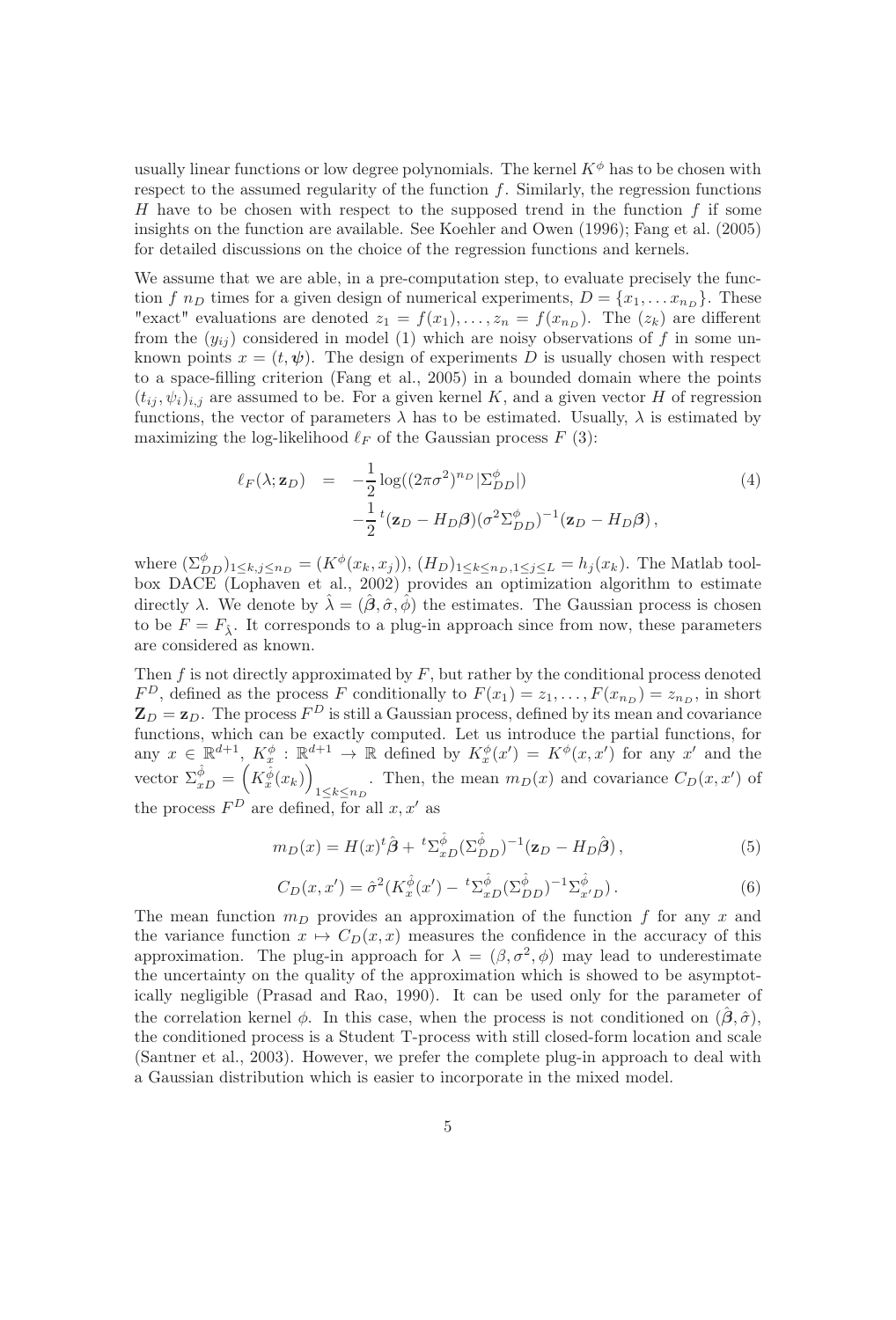#### 3.2 Kernel interpolation

We can interpret the previous meta-model approximation as a kernel interpolation. Indeed, a Reproducing Kernel Hilbert Space (RKHS) can be associated to  $K^{\phi}$  as soon as the kernel  $K^{\phi}$  is positive definite. Then the partial functions  $K_x^{\phi}$  defined in Section 3.1 span a pre-Hilbert space with inner product  $\langle K_x^{\phi}, K_{x'}^{\phi} \rangle = K^{\phi}(x, x')$ . Aronszajn's theorem states that there exists a unique completion  $\mathcal{H}_K$  of this space with the reproducing property:

$$
\forall v \in \mathcal{H}_K, \ x \in \mathbb{R}^{d+1}, \ v(x) = \langle v, K_x^{\phi} \rangle \ .
$$

The space  $\mathcal{H}_K$  is the RKHS associated to kernel K. Then, we focus on the function  $g(x) = f(x) - {}^{t}H(x)\hat{\boldsymbol{\beta}}$ , where  $\hat{\boldsymbol{\beta}}$  is estimated as before. Note that this function can be seen as the residuals of the linear model (3) of the random variables  $Z_1, \ldots, Z_{n_D}$  on the design  $D = \{x_1, \ldots x_{n_D}\}$ :

$$
Z_i = f(x_i) = {}^t H(x_i) \hat{\boldsymbol{\beta}} + g(x_i).
$$

We consider the following problem of seeking for the function in  $\mathcal{H}_K$  which interpolates  $g$  on points of  $D$  with a minimal norm:

$$
\begin{cases} \min_{v \in \mathcal{H}_K} ||v||_{\mathcal{H}_K} \\ g(x_k) = v(x_k), \ k = 1, \dots n_D. \end{cases}
$$

The solution to this problem is the orthogonal projection of  $g$  on the subspace spanned by  $(K_{x_1},...,K_{x_{n_D}})$ , denoted  $s_{K,D}(g)$ . If we assume that the function  $g = f - {}^t H \hat{\beta}$ belongs to  $\mathcal{H}_K$ , then  $s_{K,D}(g)$  is defined as

$$
s_{K,D}(g(x)) = {}^{t}\Sigma^{\hat{\phi}}_{xD}(\Sigma^{\hat{\phi}}_{DD})^{-1}(\mathbf{z}_{D} - H_{D}\hat{\boldsymbol{\beta}})
$$
  

$$
= {}^{t}\mathbf{u}(x)(\mathbf{z}_{D} - H_{D}\hat{\boldsymbol{\beta}}) = \sum_{k=1}^{n_{D}} u_{k}(x)g(x_{k}),
$$
 (7)

with  ${}^t\mathbf{u}(x) = {}^t\Sigma_{xD}^{\hat{\phi}}(\Sigma_{DD}^{\hat{\phi}})^{-1}$  (same notations as in Section 3.1). This provides an approximation of f which is the same than the function  $m_D$  (5). The approximation  $m_D$  belongs to the RKHS assuming that the regression functions  $H$  belong to the RKHS, which is true for linear or low degree polynomial regressors  $H$ .

The kernel interpolation framework yields to an upper bound on the point-wise error of this approximation using the reproducing property and a Cauchy-Schwarz inequality. For any  $x$ , we have

$$
|f(x) - m_D(x)| = |g(x) - s_{K,D}(g(x))|
$$
  
\n
$$
\leq |< g, K_x^{\hat{\phi}} - \sum_{k=1}^{n_D} u_k(x) K_{x_k}^{\hat{\phi}} > |
$$
  
\n
$$
\leq ||g||_{\mathcal{H}_K} \cdot ||K_x^{\hat{\phi}} - \sum_{k=1}^{n_D} u_k(x) K_{x_k}^{\hat{\phi}}||_{\mathcal{H}_K}
$$
  
\n
$$
=: ||g||_{\mathcal{H}_K} P_D(x).
$$
 (8)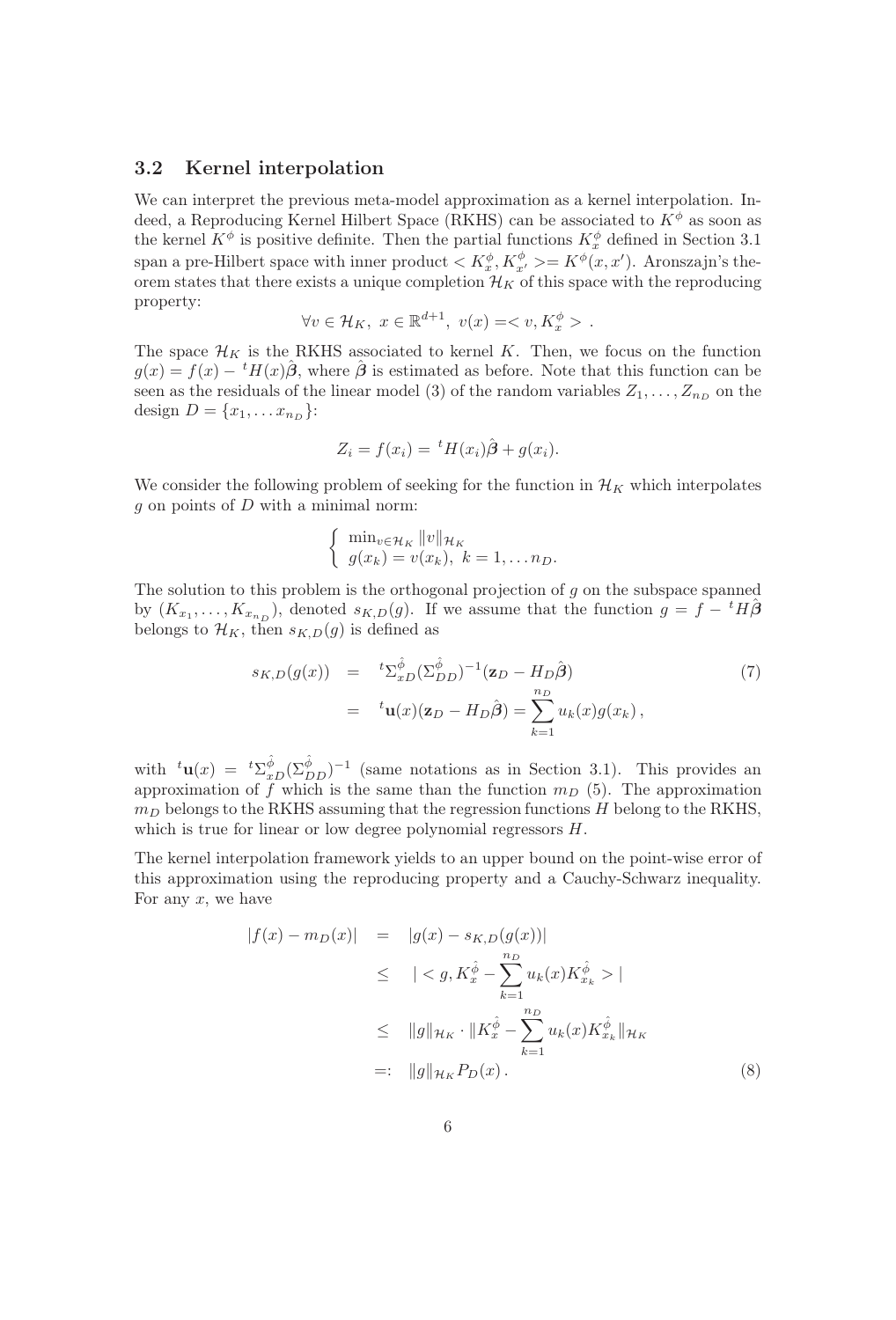The norm  $\|g\|_{\mathcal{H}_K}$  is unknown and depends on f. The norm  $P_D(x)$  does not depend on f (or  $q$ ) but on the design of experiments D only. It holds that

$$
P_D(x) = (K^{\hat{\phi}}(x, x) - {}^{t}\Sigma_{xD}^{\hat{\phi}}(\Sigma_{DD}^{\hat{\phi}})^{-1}\Sigma_{xD}^{\hat{\phi}}) = \frac{1}{\hat{\sigma}^2}C_D(x, x).
$$

Again, there exists a link with the Gaussian process framework: up to the parameter  $\hat{\sigma}^2$ , we obtain the variance function of the conditioned Gaussian process (6).

For some usual kernels, a uniform upper-bound on  $P_D(x)$  is available as a function of

$$
a_D = \sup_{x \in \mathcal{X}^{d+1}} \min_{1 \le k \le n_D} \|x - x_k\|
$$

where X is a bounded subspace of R. The value of  $a<sub>D</sub>$  is related to the coverage of the space  $X$  by the design of experiments. A design of experiments which minimizes this quantity is said to be minimax (Johnson et al., 1990). The point-wise upper bound is given in the following Proposition (Schaback, 1995):

**Proposition 1.** Assume that the experimental design D is minimax in X. Let  $\mathcal{H}_K$ denote the RKHS associated to the kernel K which is assumed to be derived from a radial basis function as proposed in Wu and Schaback (1992). Assume that f lies in  $\mathcal{H}_K$ . Let  $m_D$  denote the kernel approximation of the function f obtained on the design D. Then the point-wise error  $|f(x) - m_D(x)|$  is uniformly upper-bounded in X by

$$
|f(x) - m_D(x)| \le ||g||_{\mathcal{H}_K} P_D(x) \le ||g||_{\mathcal{H}_K} G_K(a_D).
$$

where the function  $G_K$  is defined on  $\mathbb{R}^+$  and is such that  $\lim_{n \to \infty} G_K(a) = 0$ .

Furthermore, if the regressors  $H \in \mathcal{H}_K$ , then there exists a constant  $C > 0$  such that

$$
|f(x) - m_D(x)| \le C ||f||_{\mathcal{H}_K} G_K(a_D).
$$

For instance, when using a Gaussian kernel  $K^{\phi}(x, x') = e^{-\phi ||x - x'||^2}$ , the function  $G_K$  is  $G_K(a) = Ce^{-\delta/a^2}$  where C and  $\delta$  are constants depending on  $\phi$ .

## 4 Three mixed meta-models

The estimation of the population parameter  $\theta$  is performed on the meta-model approximation of the mixed model (1). For computational reasons, we introduce three mixed meta-models.

#### 4.1 Complete mixed meta-model

Let us introduce the so-called complete mixed meta-model that integrates the metamodel approximation. The regression function f in (1) is approximated by  $F_D(t, \psi)$  =  $m_D(t, \psi) + r(t, \psi)$ :

$$
y_{ij} = F_D(t_{ij}, \psi_i) + \sigma_{\varepsilon} \varepsilon_{ij}, \varepsilon_{ij} \sim_{iid} \mathcal{N}(0, 1),
$$
  
\n
$$
\psi_i \sim_{iid} \mathcal{N}(\mu, \Omega),
$$
  
\n
$$
F_D(t, \psi) = m_D(t, \psi) + r(t, \psi), \text{ with,}
$$
  
\n
$$
r(t, \psi) \sim \mathcal{GP}(0, C_D(t, \psi; t, \psi)).
$$
\n(9)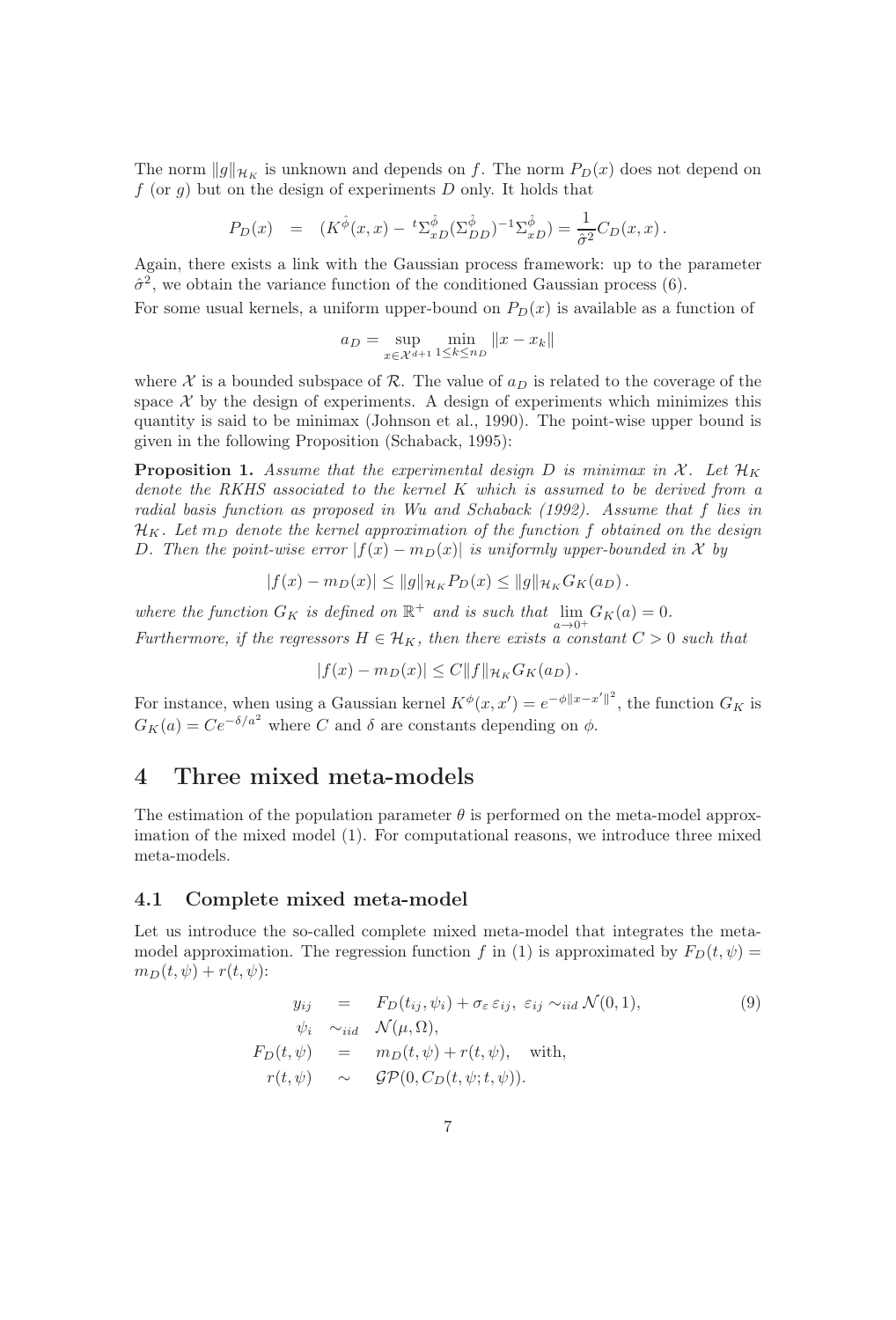Whereas model (1) is homoscedastic (constant error variance), the mixed metamodel (9) is heteroscedastic. Let us emphasize that this is not a standard heteroscedastic error model. Indeed, we have:

$$
y_{ij}|\psi_i \sim \mathcal{N}(m_D(t_{ij}, \psi_i), \Gamma_D(t_{ij}, \psi_i))
$$

with

$$
\Gamma_D(t, \psi) = \sigma_{\varepsilon}^2 + C_D(t, \psi; t, \psi),
$$

but the  $(y_{ij}|\psi_i)_j$  are not independent, as well as the individual vectors  $(\mathbf{y}_i)_i$ . This is due to the fact that the  $(r(t_{ij}, \psi_i))_{ij}$  are realizations of the same Gaussian process. This is a major difference with approximations that have already been proposed in the literature (Donnet and Samson, 2007; Grenier et al., 2014). Especially, this complicates the implementation of the MCMC scheme.

We propose to estimate  $\theta$  as the maximum of the likelihood of model (9). We denote

$$
\mathbf{m}_D(\mathbf{t},\boldsymbol{\psi}) = (m_D(t_{ij},\psi_i))_{1 \leq i \leq N, 1 \leq j \leq n_i}
$$

the vector of the approximate mean, evaluated on  $(\mathbf{t}, \psi) = (t_{ij}, \psi_i)_{1 \leq i \leq N, 1 \leq j \leq n_i}$ . Similarly, we denote

$$
\mathbf{C}_D(\mathbf{t}, \boldsymbol{\psi}) = (C_D(t_{ij}, \psi_i; t_{i'j'}, \psi_{i'}))_{1 \leq i, i' \leq N, 1 \leq j, j' \leq n_i}.
$$

The likelihood of model (9) is then:

$$
p_D(\mathbf{y};\boldsymbol{\theta}) = \int \left\{ p(\boldsymbol{\psi};\boldsymbol{\theta}) \frac{1}{(2\pi)^{n_{tot}/2} |\sigma_{\varepsilon}^2 I_{n_{tot}} + \mathbf{C}_D(\mathbf{t},\boldsymbol{\psi})|^{1/2}} \right. \left. (10)
$$
  

$$
\exp\left(-\frac{1}{2}t(\mathbf{y}-\mathbf{m}_D(\mathbf{t},\boldsymbol{\psi}))(\sigma_{\varepsilon}^2 I_{n_{tot}} + \mathbf{C}_D(\mathbf{t},\boldsymbol{\psi}))^{-1}(\mathbf{y}-\mathbf{m}_D(\mathbf{t},\boldsymbol{\psi}))\right) d\boldsymbol{\psi}\right\}.
$$

This likelihood is not explicit because function  $m_D(t_{ij}, \psi_i)$  is not linear in  $\psi_i$ . As said previously, this likelihood cannot be simplified as a product of individual likelihoods because the  $y_i$  are not independent (the matrix  $C_D(t, \psi)$  is a full matrix). The corresponding estimation algorithm requires to invert this  $n_{tot} \times n_{tot}$ -matrix at each iteration (at least  $N \times 2d$  per iteration), which is highly computationally intensive. Therefore, we introduce an intermediate mixed meta-model by considering only the diagonal of  $\mathbf{C}_D(\mathbf{t},\boldsymbol{\psi}).$ 

#### 4.2 Intermediate mixed meta-model

In the intermediate mixed meta-model, the regression function  $f$  is approximated by  $m_D(t,\psi) + \bar{r}(t,\psi),$  where  $\bar{r}(t,\psi)$  has a diagonal covariance matrix  $\Lambda_{i,\psi_i} = \text{diag}(C_D(\mathbf{t}_i,\psi_i))$ :

$$
y_{ij} = m_D(t_{ij}, \psi_i) + \bar{r}(t_{ij}, \psi_i) + \sigma_{\varepsilon} \varepsilon_{ij},
$$
  
\n
$$
\varepsilon_{ij} \sim_{iid} \mathcal{N}(0, 1),
$$
  
\n
$$
\psi_i \sim_{iid} \mathcal{N}(\mu, \Omega)
$$
  
\n
$$
\bar{r}(\mathbf{t}_i, \psi_i) \sim_{ind} \mathcal{GP}(0, \Lambda_{i, \psi_i} = \text{diag}(C_D(\mathbf{t}_i, \psi_i))).
$$
\n(11)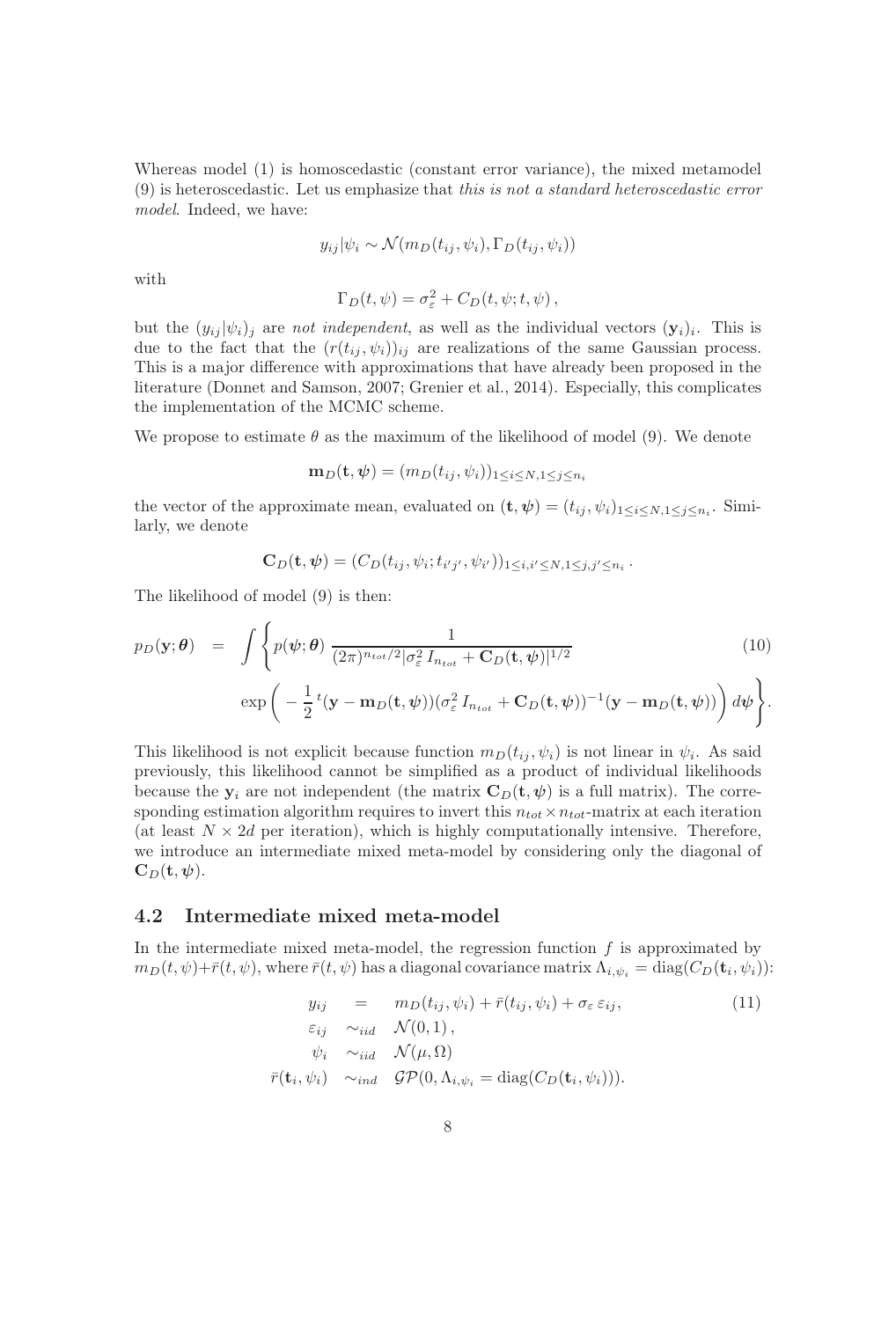The likelihood of model (11) is then:

$$
\bar{p}_D(\mathbf{y};\boldsymbol{\theta}) = \prod_{i=1}^N \int \left\{ p(\psi_i;\boldsymbol{\theta}) \frac{1}{(2\pi)^{n_i/2} \prod_{j=1}^{n_i} (\sigma_{\varepsilon}^2 + C_D((t_{ij},\psi_i),(t_{ij},\psi_i)))^{1/2}} \exp\left(-\frac{1}{2}t(\mathbf{y}_i - m_D(\mathbf{t}_i,\psi_i))(\sigma_{\varepsilon}^2 I_{n_i} + \Lambda_{i,\psi_i})^{-1}(\mathbf{y}_i - m_D(\mathbf{t}_i,\psi_i))\right) d\psi_i\right\}.
$$
\n(12)

This form of the likelihood is separable with respect to  $\psi_i$  and can be written as a product over the individuals which are independent. The covariance matrix  $\sigma_{\varepsilon}^2 I_{n_i} + \Lambda_{i,\psi_i}$ is diagonal and can be easily inverted. This will substantially reduce the computation time of the estimation method. However the intermediate model is heteroscedastic, and  $\sigma_{\varepsilon}$  might be more difficult to estimate than in the exact model. This is why we introduce a simpler mixed meta-model.

#### 4.3 Simple mixed meta-model

The simple mixed meta-model neglects the error of approximation of the computer model. The regression function is then  $m_D$ :

$$
y_{ij} = m_D(t_{ij}, \psi_i) + \sigma_{\varepsilon} \varepsilon_{ij}, \quad \varepsilon_{ij} \sim_{iid} \mathcal{N}(0, 1),
$$
  
\n
$$
\psi_i \sim_{iid} \mathcal{N}(\mu, \Omega).
$$
 (13)

The simple mixed meta-model (13) has similar properties than model (1): it is homoscedastic (constant error variance), the vectors  $(\mathbf{y}_i)_i$  are independent and identically distributed, and for each individual i, conditionally to  $\psi_i$ , the  $(y_{ij})_j$  are independent. The likelihood of model (13) is given by:

$$
\tilde{p}_D(\mathbf{y};\boldsymbol{\theta}) = \prod_{i=1}^N \int \left\{ p(\psi_i; \boldsymbol{\theta}) \frac{1}{(2\pi \sigma_{\varepsilon}^2)^{n_i/2}} \left( 14 \right) \right\}
$$
\n
$$
\exp\left( -\frac{1}{2} t(\mathbf{y}_i - m_D(\mathbf{t}_i, \psi_i)) (\sigma_{\varepsilon}^2 I_{n_i})^{-1} (\mathbf{y}_i - m_D(\mathbf{t}_i, \psi_i)) \right) d\psi_i \right\},\tag{14}
$$

which has the same form than likelihood of model (1).

## 5 Population parameter estimation

Likelihoods of the mixed meta-models being not explicit, we resort to the family of EM algorithm to estimate the parameters  $\theta$ , which is a classical approach for models with non-observed or incomplete data. We start with the SAEM algorithm for the exact mixed model and then for the three mixed meta-models.

#### 5.1 Estimation for the exact mixed model

The objective is to maximize the likelihood  $p(\mathbf{y}; \theta)$  of the exact mixed model (1). Let us briefly cover the EM principle (Dempster et al., 1977). The complete data of the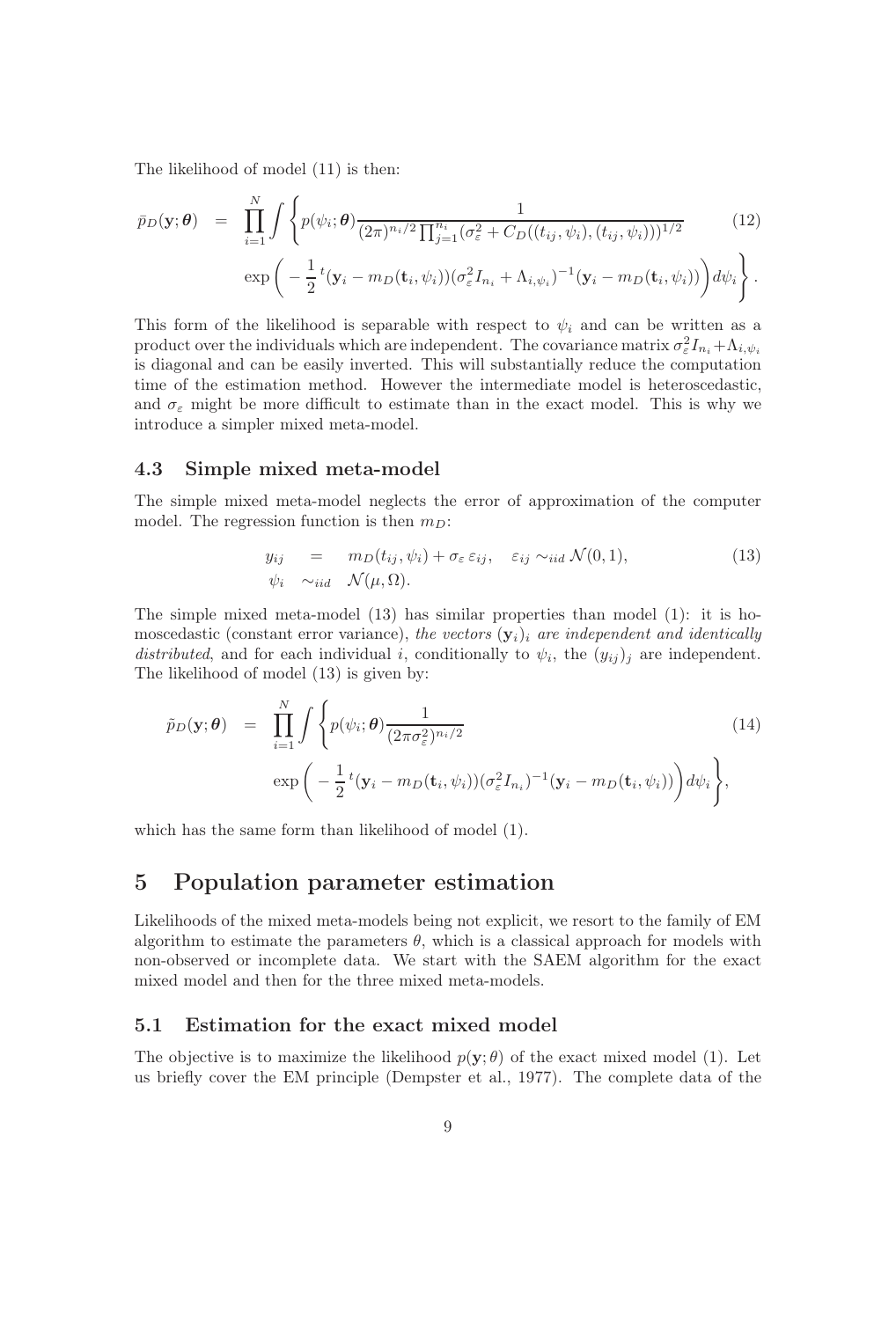mixed model is  $(\mathbf{y}, \psi)$ . The EM algorithm maximizes the  $Q(\theta|\theta') = \mathbb{E}(L(\mathbf{y}, \psi; \theta)|\mathbf{y}; \theta')$ function in 2 steps, where  $L(\mathbf{y}, \psi; \theta)$  is the log-likelihood of the complete data for the mixed model (1) and  $\mathbb E$  is the expectation under the conditional distribution  $p(\psi|\mathbf{y};\theta')$ . At the k-th iteration, the E step is the evaluation of  $Q_k(\theta) = Q(\theta|\widehat{\theta}^{(k-1)})$ , whereas the M step updates  $\hat{\theta}^{(k-1)}$  by maximizing  $Q_k(\theta)$ . For cases with a non analytic E step, Delyon et al. (1999) introduce a stochastic version SAEM of the EM algorithm which evaluates the integral  $Q_k(\theta)$  by a stochastic approximation procedure. The E step is then divided into a simulation step (S step) of the missing data  $\psi^{(k)}$  under the conditional distribution  $p(\psi|\mathbf{y}; \hat{\theta}^{(k-1)})$  and a stochastic approximation step (SA step) of the conditional expectation, using  $(\gamma_k)_{k>0}$  a sequence of positive numbers decreasing to 0:

$$
Q_k(\theta) = Q_{k-1}(\theta) + \gamma_k(L(\mathbf{y}, \boldsymbol{\psi}^{(k)}; \theta) - Q_{k-1}(\theta)).
$$

In cases where the simulation of the non-observed vector  $\psi$  cannot be directly performed, Kuhn and Lavielle (2005) propose to combine the SAEM algorithm with a Markov Chain Monte Carlo (MCMC) procedure. The idea is to simulate a Markov chain  $\psi^{(k)}$  by use of a Metropolis-Hastings (M-H) algorithm with  $p(\psi|\mathbf{y}; \hat{\theta}^{(k-1)})$  as the unique stationary distribution.

The complete data likelihood  $L(\mathbf{y}, \psi; \theta)$  of the exact mixed model belongs to the regular curved exponential family:

$$
p(\mathbf{y}, \psi; \theta) = \exp\left\{-\nu(\theta) + \langle S(\psi), \lambda(\theta) \rangle\right\}
$$

where  $\langle \cdot, \cdot \rangle$  denotes the scalar product, the minimal sufficient statistic  $S(\mathbf{y}, \psi)$ takes its values in an open subset S of  $\mathbb{R}^m$ ,  $\nu_D$  and  $\lambda$  are functions of  $\theta$ . Then the SA step reduces to approximate  $\mathbb{E}\left[S(\mathbf{y},\boldsymbol{\psi})\big|\widehat{\theta}^{(k-1)}\right]$  at each iteration by the value  $s_k$ . The sufficient statistics for the exact mixed model are classically  $S_1(\mathbf{y}, \psi) = \sum_{i=1}^N \psi_i$ ,  $S_2(\mathbf{y}, \boldsymbol{\psi}) = \sum_{i=1}^N \psi_i^{\ t} \psi_i$  and  $S_3(\mathbf{y}, \psi) = \sum_{i=1}^N \sum_{j=1}^{n_i} (y_{ij} - f(t_{ij}, \psi_i))^2$  (Samson et al., 2007). Then the M step is

explicit and easy to implement. The convergence of the SAEM-MCMC algorithm has been proved when the complete data likelihood belongs to the regular curved exponential family and under additional assumptions (see Proposition 2). Thus the exponential family plays a crucial role to obtain an efficient algorithm.

#### 5.2 Estimation for the simple mixed meta-model

The objective is to maximize the likelihood  $\tilde{p}_D(\mathbf{y}; \theta)$  of the simple mixed meta-model (13). In the following, all the quantities referring to this approximate likelihood  $\tilde{p}_D(\mathbf{y}; \theta)$ are indexed by  $D$  with a tilde symbol. The corresponding complete data likelihood  $L_D(\mathbf{y}, \psi; \theta)$  belongs to the regular curved exponential family with minimal sufficient statistics  $S_D(\mathbf{y}, \psi)$ , which are the same as the exact mixed model. In that model, the MCMC algorithm is easy to implement because of the independence of the observations of the individuals. More precisely, the SAEM-MCMC is described as follows.

Algorithm 1. (SAEM-MCMC algorithm for the simple mixed meta-model) At iteration k, given the current values of the estimators  $\hat{\mu}^{(k-1)}$ ,  $\hat{\Omega}^{(k-1)}$ ,  $\hat{\sigma}_{\varepsilon}^{2(k-1)}$ .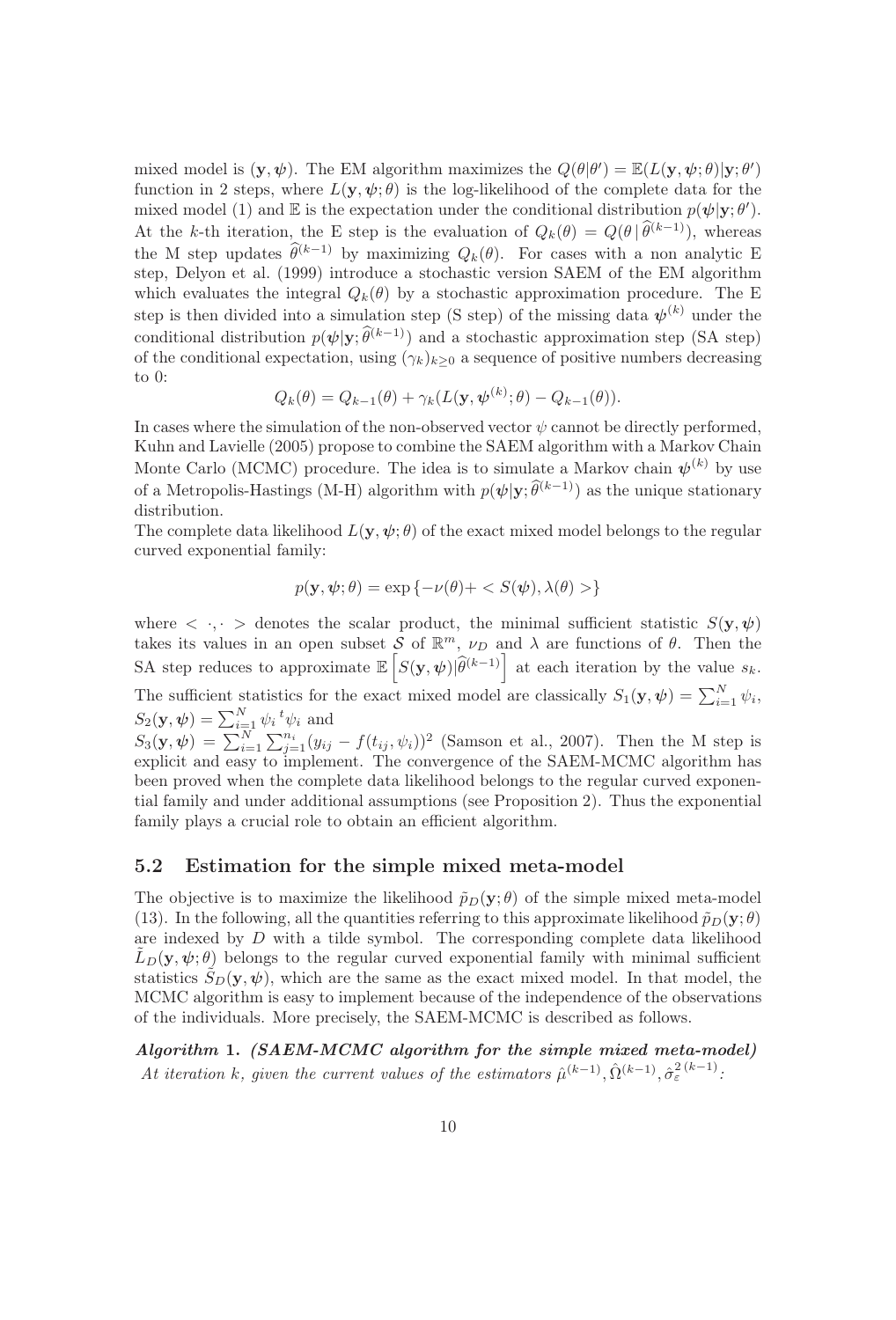**Simulation step:** For each individual i separately and successively, update  $\psi_i^{(k)}$ i with m iterations of an MCMC procedure with  $\tilde{p}_D(\psi_i|\mathbf{y}_i;\theta^{(k-1)})$  as stationary distribution:

For  $l = 1 \ldots, m$ , given a current value  $\psi_i^{l-1}$  for individual i:

- Simulate a candidate  $\psi_i^c$  with a proposal distribution  $q_{\widehat{\theta}^{(k-1)}}(\cdot|\psi_i^{l-1})$ .
- Meta-model step: Evaluate the meta-model  $m_D(t_{ij}, \psi_i^c)$  for all  $j = 1, \ldots, n_i$ .
- The candidate is accepted,  $\psi_i^l = \psi_i^c$ , with probability  $\tilde{\alpha}_i(\psi_i^c, \psi_i^{l-1})$ ; otherwise the candidate is rejected,  $\psi_i^l = \psi_i^{l-1}$  with probability  $1 - \tilde{\alpha}_i(\psi_i^c, \psi_i^{l-1})$ , where

$$
\tilde{\alpha}_{i}(\psi_{i}^{c},\psi_{i}^{l-1}) = \min \left( \frac{\tilde{p}_{D}(\mathbf{y}_{i}|\psi_{i}^{c};\hat{\theta}^{(k-1)})p(\psi_{i}^{c};\hat{\theta}^{(k-1)})}{\tilde{p}_{D}(\mathbf{y}_{i}|\psi_{i}^{l-1};\hat{\theta}^{(k-1)})p(\psi_{i}^{l-1};\hat{\theta}^{(k-1)})} \frac{q_{\hat{\theta}^{(k-1)}}(\psi_{i}^{l-1}|\psi_{i}^{c})}{q_{\hat{\theta}^{(k-1)}}(\psi_{i}^{c}|\psi_{i}^{l-1})},1 \right).
$$

Set  $\psi_i^{(k)} = \psi_i^m$ .

Stochastic Approximation step: update the sufficient statistics:

$$
s_{k,1} = s_{k-1,1} + \gamma_k \left( \sum_{i=1}^N \psi_i^{(k)} - s_{k-1,1} \right),
$$
  
\n
$$
s_{k,2} = s_{k-1,2} + \gamma_k \left( \sum_{i=1}^N \psi_i^{(k)} t \psi_i^{(k)} - s_{k-1,2} \right),
$$
  
\n
$$
s_{k,3} = s_{k-1,3} + \gamma_k \left( \sum_{i=1}^N \sum_{j=1}^{n_i} (y_{ij} - m_D(t_{ij}, \psi_i^{(k)}))^2 - s_{k-1,3} \right).
$$

Maximisation step: update the population parameters

$$
\widehat{\mu}^{(k)} = \frac{s_{k,1}}{N}, \quad \widehat{\Omega}^{(k)} = \frac{s_{k,2}}{N} - \frac{s_{k,1} t_{s_{k,1}}}{N^2}, \quad \widehat{\sigma}_{\varepsilon}^{2^{(k)}} = \frac{s_{k,3}}{n_{tot}}.
$$

#### 5.3 Estimation for the intermediate mixed meta-model

In the following, all the quantities referring to the approximate likelihood  $\bar{p}_D(\mathbf{y}; \theta)$  of the intermediate mixed meta-model are indexed by D with a bar symbol.

This model belongs to the exponential family when the Gaussian process  $\bar{r}$  is considered in the hidden states. Then the complete data of the intermediate mixed meta-model are  $(\mathbf{y}, \psi, \bar{\mathbf{r}})$  where  $\bar{\mathbf{r}} = (\bar{r}(t_{ij}, \psi_i))_{i=1,\dots,N,j=1,\dots,n_i}$ . The complete log-likelihood is thus:

$$
\bar{L}_D(\mathbf{y}, \psi, \bar{\mathbf{r}}; \theta) = \log \bar{p}_D(\mathbf{y} | \bar{\mathbf{r}}, \psi; \theta) + \log \bar{p}_D(\bar{\mathbf{r}} | \psi; \theta) + \log p(\psi; \theta)
$$
\n
$$
= cst - \frac{n_{tot}}{2} \log(\sigma_{\varepsilon}^2) - \frac{1}{2} \sum_{ij} \frac{(y_{ij} - m_D(t_{ij}, \psi_i) - \bar{r}(t_{ij}, \psi_i))^2}{\sigma_{\varepsilon}^2}
$$
\n
$$
-\frac{1}{2} \sum_{i} \log(|\Lambda_{i, \psi_i}|) - \frac{1}{2} \sum_{i} {}^{t} \bar{\mathbf{r}} \Lambda_{i, \psi_i}^{-1} \bar{\mathbf{r}} - \frac{N}{2} \log(|\Omega|)
$$
\n
$$
-\frac{1}{2} \sum_{i} {}^{t} (\psi_i - \mu) \Omega^{-1}(\psi_i - \mu),
$$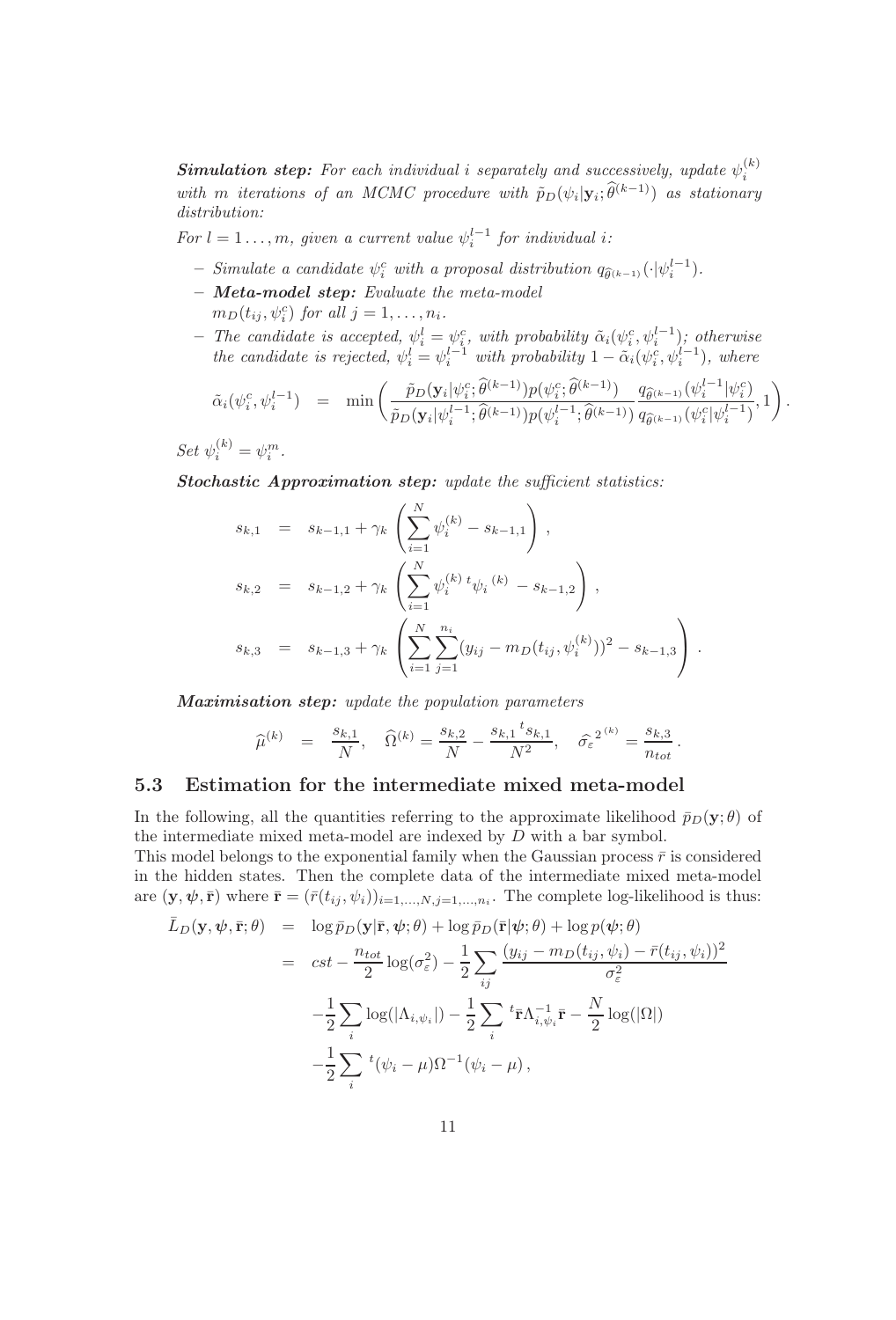where *cst* denotes a constant term. The E-step is the computation of

$$
Q(\theta|\widehat{\theta}^{(k-1)}) = \mathbb{E}(\bar{L}_D(\mathbf{y}, \psi, \bar{\mathbf{r}}; \theta)|\mathbf{y}; \widehat{\theta}^{(k-1)})
$$
  
\n
$$
= \int \int \log \bar{p}_D(\mathbf{y}, \bar{\mathbf{r}}, \psi; \theta) \bar{p}_D(\bar{\mathbf{r}}, \psi|\mathbf{y}; \widehat{\theta}^{(k-1)}) d\bar{\mathbf{r}} d\psi
$$
  
\n
$$
= \int \left( \int \log \bar{p}_D(\mathbf{y}, \bar{\mathbf{r}}, \psi; \theta) \bar{p}_D(\bar{\mathbf{r}}|\mathbf{y}, \psi; \widehat{\theta}^{(k-1)}) d\bar{\mathbf{r}} \right) \bar{p}_D(\psi|\mathbf{y}; \widehat{\theta}^{(k-1)}) d\psi.
$$

The conditional distribution  $\bar{p}_D(\bar{\mathbf{r}}_i|\mathbf{y}_i,\psi_i;\theta^{(k-1)})$  is explicit, Gaussian, with mean and covariance defined by

$$
\begin{array}{rcl}\n\bar{m}_{r,\psi_i}^{(k-1)} & = & \bar{\Gamma}_{r,\psi_i}^{(k-1)}(\mathbf{y}_i - m_D(\psi_i)) / \widehat{\sigma}_{\varepsilon}^{2(k-1)}, \\
\bar{\Gamma}_{r,\psi_i}^{(k-1)} & = & \left(1 / \widehat{\sigma}_{\varepsilon}^{2(k-1)} + \Lambda_{i,\psi_i}^{-1}\right)^{-1}.\n\end{array}
$$

Integrated with respect to  $\bar{\mathbf{r}}$  inside  $Q(\theta|\hat{\theta}^{(k-1)})$  yields to

$$
Q(\theta|\widehat{\theta}^{(k-1)}) = \int \left[ -\frac{n_{tot}}{2} \log(\sigma_{\varepsilon}^{2}) - \frac{1}{2} \sum_{i} \frac{\|\mathbf{y}_{i} - m_{D}(\mathbf{t}_{i}, \psi_{i}) - \bar{m}_{r, \psi_{i}}^{(k-1)} \|^{2}}{\sigma_{\varepsilon}^{2}} - \frac{1}{2\sigma_{\varepsilon}^{2}} \sum_{i} \text{Tr}(\bar{\Gamma}_{r, \psi_{i}}^{(k-1)}) - \frac{1}{2} \sum_{i} \log |\Lambda_{i, \psi_{i}}| - \frac{1}{2} \sum_{i} \sum_{i} \pi_{r, \psi_{i}}^{(k-1)} \Lambda_{i, \psi_{i}}^{-1} \bar{m}_{r, \psi_{i}}^{(k-1)} - \frac{1}{2} \sum_{i} \text{Tr}(\Lambda_{i, \psi_{i}}^{-1} \bar{\Gamma}_{r, \psi_{i}}^{(k-1)}) - \frac{N}{2} \log(|\Omega|) - \frac{1}{2} \sum_{i} {}^{t} (\psi_{i} - \mu) \Omega^{-1}(\psi_{i} - \mu) \right] - p(\psi|\mathbf{y}; \widehat{\theta}^{(k-1)}) d\psi + cst.
$$

Then the sufficient statistic corresponding to  $\sigma_{\varepsilon}^2$  is changed to  $\bar{S}_{D,3}^{(k-1)}$  $\hat{\psi}^{(k-1)}_{D,3}(\mathbf{y},\boldsymbol{\psi},\mathbf{r})=\sum_{i=1}^N\|\mathbf{y}_i-\hat{\mathbf{r}}_i\|^2$  $m_D(\psi_i) - \bar m_{r,\psi_i}^{(k-1)}$  $\frac{(k-1)}{r,\psi_i}$ ||<sup>2</sup> + Tr( $\bar{\Gamma}^{(k-1)}_{r,\psi_i}$  $\binom{(k-1)}{r,\psi_i}$ . The simulation step is a standard one, which can be applied to each individual separately. The MCMC algorithm targets  $\bar{p}_D(\psi_i|\mathbf{y}_i;\theta^{(k-1)})$ as stationary distribution, where the process  $\bar{r}_i$  has been integrated out. The acceptance probability only requires the knowledge of  $\bar{p}_D(\mathbf{y}_i|\psi_i; \theta^{(k-1)})$  which is a Gaussian density with covariance matrix  $\sigma_{\varepsilon}^2 I_{n_i} + \Lambda_{i,\psi_i}$ . As this matrix is diagonal, its inversion at each iteration is fast. Finally, the SAEM-MCMC proceeds as follows:

#### Algorithm 2. (SAEM-MCMC algorithm for the intermediate mixed metamodel)

At iteration k, given the current values of the estimators  $\hat{\mu}^{(k-1)}$ ,  $\hat{\Omega}^{(k-1)}$ ,  $\hat{\sigma}_{\varepsilon}^{2(k-1)}$ .

**S** step: For each individual i separately and successively, update  $\psi_i^{(k)}$  with m iterations of an MCMC procedure with  $\bar{p}_D(\psi_i|\mathbf{y}_i;\hat{\theta}^{(k-1)})$  as stationary distribution.

**SA step:** update the sufficient statistics  $s_{k,1}$  and  $s_{k,2}$  as usual and update

$$
s_{k,3} = s_{k-1,3} + \gamma_k \left( \sum_{i=1}^N \|\mathbf{y}_i - m_D(\psi_i) - \bar{m}_{r,\psi_i^{(k)}}^{(k-1)}\|^2 + \text{Tr} \left( \bar{\Gamma}_{r,\psi_i^{(k)}}^{(k-1)} \right) - s_{k-1,3} \right)
$$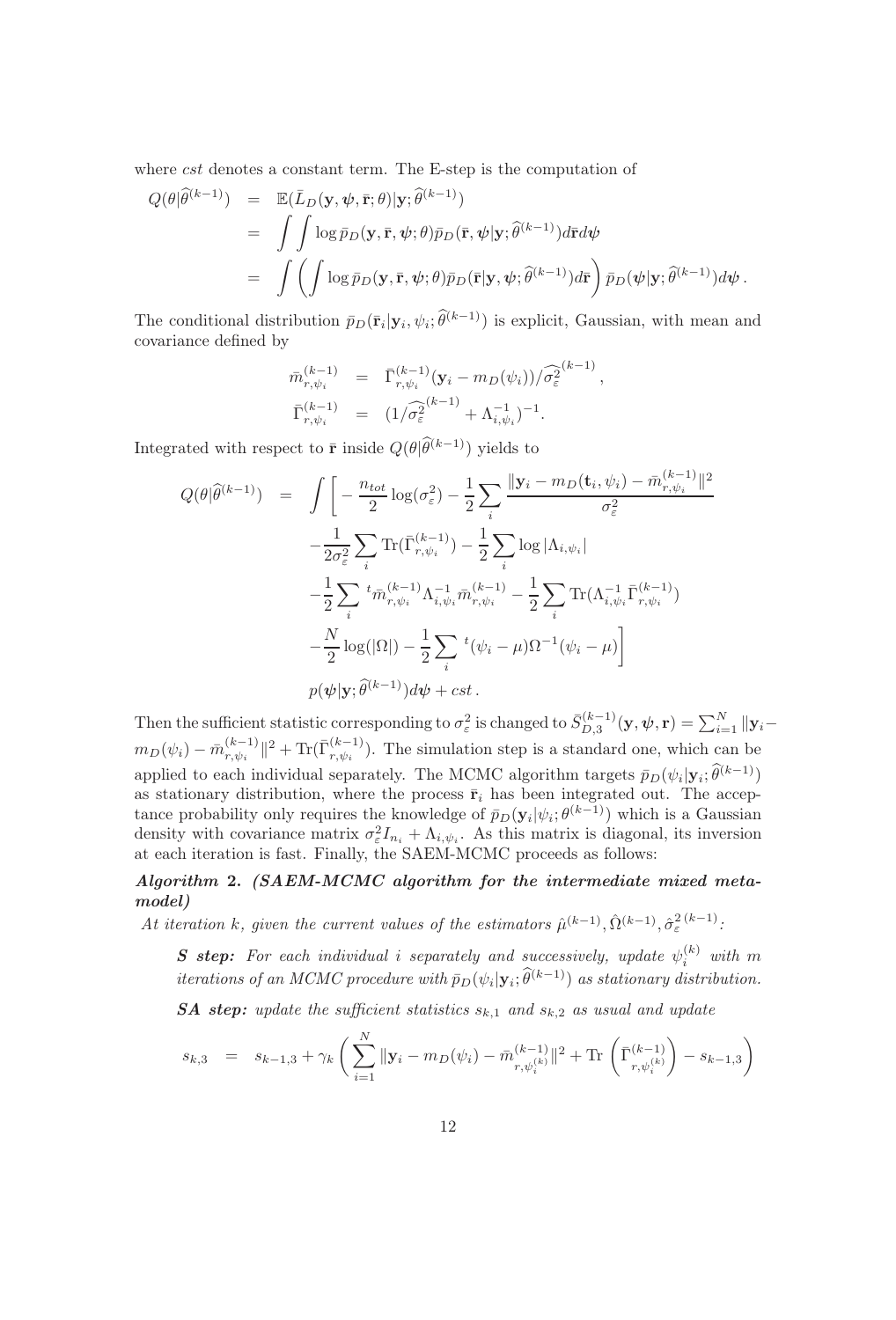M step: as usual.

#### 5.4 Estimation for the complete mixed meta-model

In the following, all the quantities referring to the approximate likelihood  $p_D(\mathbf{y}; \theta)$  of the complete mixed meta-model (9) are indexed by D.

The main difficulty comes from the fact that model (9) is heteroscedastic but not in a standard way: the conditional distributions of  $y_i|\psi_i$  are not independent and all the subjects have to be treated together. Similarly as the intermediate model, we consider the Gaussian process  $r$  in the complete data and we have to integrate out with respect to r to compute the function Q. The conditional distribution  $p_D(\mathbf{r}|\mathbf{y}, \psi; \hat{\theta}^{(k-1)})$  is explicit, Gaussian, with mean and covariance defined by:

$$
m_{r,\psi}^{(k-1)} = \Gamma_{r,\psi}^{(k-1)} (\mathbf{y} - m_D(\psi)) / \widehat{\sigma}_{\varepsilon}^{2(k-1)},
$$
  

$$
\Gamma_{r,\psi}^{(k-1)} = (1 / \widehat{\sigma}_{\varepsilon}^{2(k-1)} + \mathbf{C}_D(\mathbf{t}, \psi)^{-1})^{-1}.
$$

The matrix  $\Gamma_{r,\psi}^{(k-1)}$  has dimension  $n_{tot} \times n_{tot}$  and cannot be split as it was the case with the intermediate model. Thus the inversion of  $\Gamma_r$  and  $C_D$  increases dramatically the computation time of the estimation algorithm.

Moreover, the MCMC step is also more complex. Indeed, the conditional distributions  $p_D(\psi|\mathbf{y})$  cannot be written as a product of individual conditional distributions. But the MCMC kernels are applied to each subject i successively. The corresponding target distribution is the conditional distribution  $p_D(\psi_i|\mathbf{y},\boldsymbol{\psi}_{-i})$  where  $\boldsymbol{\psi}_{-i} = (\psi_1,\ldots,\psi_{i-1},\psi_{i+1},\ldots,\psi_N)$ is the vector of individual parameters except individual  $i$  (with obvious notations when  $i = 1$  or  $i = N$ ) and not the distribution  $p_D(\psi_i|\mathbf{y}_i)$  as in a standard heteroscedastic mixed model. This increases the difficulty of implementation of the MCMC: the whole covariance function  $\mathbf{C}_D(\mathbf{t}, \psi)$ , evaluated at each point  $(t_{ij}, \psi_i)$ , has to be evaluated and inverted at each iteration of the MCMC scheme.

### Algorithm 3. (SAEM-MCMC algorithm for the complete mixed meta-model) At iteration k, given the current values of the estimators  $\hat{\mu}^{(k-1)}$ ,  $\hat{\Omega}^{(k-1)}$ ,  $\hat{\sigma}_{\varepsilon}^{2(k-1)}$ .

**S** step: for each individual i successively, given the current values  $\psi_{-i}^{(k)} = (\psi_1^{(k)}, \ldots, \psi_{-i}^{(k)})$  $\psi_{i-1}^{(k)}, \psi_{i+1}^{(k-1)}, \ldots, \psi_N^{(k-1)}$  of all the other individuals, update  $\psi_i^{(k)}$  with m iterations of an MCMC procedure with  $p_D(\psi_i|\mathbf{y}, \boldsymbol{\psi}_{-i}^{(k)})$  $\binom{(k)}{-i}$ ;  $\widehat{\theta}^{(k-1)}$ ) as stationary distribution:

For  $l = 1 \ldots, m$ , given a current value  $\psi_i^{l-1}$  for individual i and a current vector  $\psi^{(k)l-1} = (\psi_1^{(k)}, \dots, \psi_{i-1}^{(k)}, \psi_{i}^{l-1}, \psi_{i+1}^{(k-1)}, \dots, \psi_N^{(k-1)})$  for all individuals:

- Simulate a candidate  $\psi_i^c$  with a proposal distribution  $q_{\widehat{\theta}^{(k-1)}}(\cdot|\psi_i^{l-1})$ .
- $Set \boldsymbol{\psi}^c = (\psi_1^{(k)}, \dots, \psi_{i-1}^{(k)}, \psi_i^c, \psi_{i+1}^{(k-1)}, \dots, \psi_N^{(k-1)}).$
- **Meta-model step:** For all  $j = 1, ..., n_i$ , evaluate the meta-model  $m_D(t_{ij}, \psi_i^c)$ . For all subjects  $i', i'' = 1, ..., N$  (including subject i) and all observations  $j', j'',$  evaluate the covariance functions  $C_D(t_{i'j'}, \psi_{i'}^c; t_{i''j''}, \psi_{i''}^c)$  and invert the obtained matrix  $C_D$ .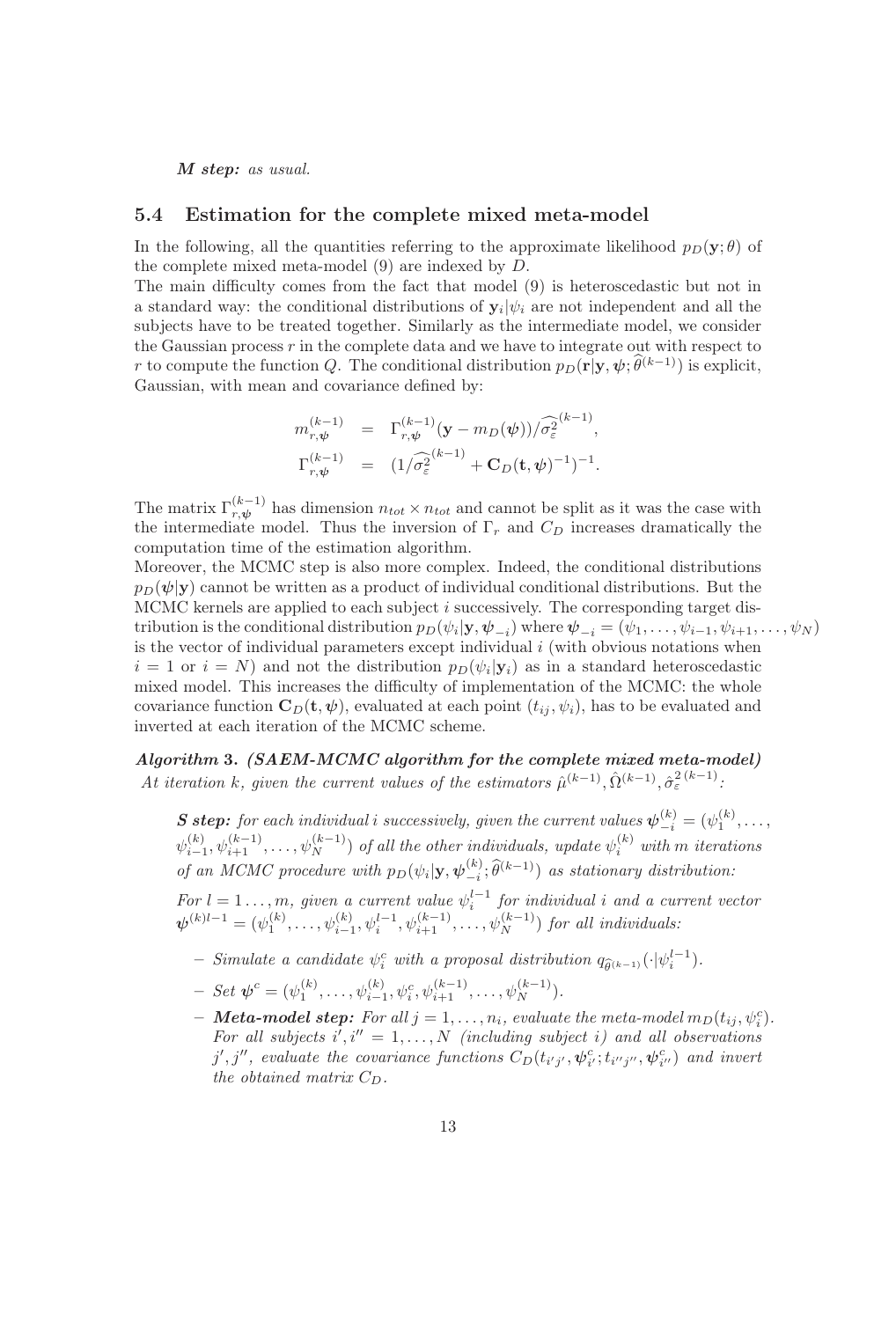- The candidate is accepted,  $\psi_i^l = \psi_i^c$ , with probability  $\alpha_i(\psi_i^c, \psi_i^{l-1})$ ; otherwise  $\psi_i^l = \psi_i^{l-1}$  with probability  $1 - \alpha_i(\psi_i^c, \psi_i^{l-1})$  where

$$
\alpha(\psi_i^c, \psi_i^{l-1}) = \min \left( \frac{p_D(\mathbf{y}|\psi^c; \hat{\theta}^{(k-1)}) p(\psi_i^c; \hat{\theta}^{(k-1)})}{p_D(\mathbf{y}|\psi^{(k)l-1}; \hat{\theta}^{(k-1)}) p(\psi_i^{(l-1)}; \hat{\theta}^{(k-1)})} \frac{q_{\hat{\theta}^{(k-1)}}(\psi_i^{(l-1)}|\psi_i^c)}{q_{\hat{\theta}^{(k-1)}}(\psi_i^c|\psi_i^{(l-1)})}, 1 \right)
$$

.

Set  $\psi_i^{(k)} = \psi_i^m$ .

**SA step:** update the sufficient statistics  $s_{k,1}$  and  $s_{k,2}$  as before and update:

$$
s_{k,3} = s_{k-1,3} + \gamma_k \left( \|\mathbf{y} - m_D(\boldsymbol{\psi}) - m_{r,\boldsymbol{\psi}^{(k)}}^{(k-1)} \|^2 + \text{Tr} \left( \Gamma_{r,\boldsymbol{\psi}^{(k)}}^{(k-1)} \right) - s_{k-1,3} \right).
$$

M step: as usual.

Let us emphasize that the MCMC in the S step is difficult to implement due to the heteroscedasticity of the complete mixed meta-model. This MCMC algorithm may have poor mixing properties because the vectors  $\psi_i$  are updated successively while they are highly correlated through this non-diagonal matrix  $C_D(t, \psi)$ . Another solution could be to design a proposal in the MCMC algorithm for the whole vector  $\psi$ . However, such a proposal is quite complicated to construct since the dimension of  $\psi$  is high:  $d \times N$ .

#### 5.5 Fisher Information matrix estimates

Using formula in Louis (1982) and estimation scheme proposed in Delyon et al. (1999), confidence intervals can be obtained on the parameters implementing a stochastic approximation scheme of the Fisher Information matrix. It is only necessary to approximate the gradient and the Hessian matrix of the log-likelihood of the complete data:

$$
\log p(\boldsymbol{\psi}, \mathbf{y}; \boldsymbol{\theta}) = \log p(\mathbf{y}|\boldsymbol{\psi}; \boldsymbol{\theta}) + \log p(\boldsymbol{\psi}; \boldsymbol{\theta}). \tag{15}
$$

Actually,  $\log p(\mathbf{y}|\boldsymbol{\psi}; \boldsymbol{\theta})$  does not depend on  $\mu$  et  $\Omega$ , hence the gradient and Hessian computations are only about  $\log p(\psi; \theta)$  which is a multivariate normal  $\mathcal{N}(\mu, \Omega)$ . Thus, this implementation does not depend on the mixed model and remains the same for the standard mixed model and the three mixed meta-models.

## 6 Convergence of the SAEM algorithm to the maximum likelihood of the meta-model

Since the SAEM-MCMC algorithm is not applied to model (1), but to an approximate mixed model, it is not possible to prove the convergence of the algorithm toward a local maximum of the exact likelihood  $p(\mathbf{y}; \boldsymbol{\theta})$ . However, it is possible to apply the results of Kuhn and Lavielle (2005) for the three mixed meta-models. Hence, the algorithms converge toward a local maximum of the likelihood  $p_D(\mathbf{y}; \theta)$ ,  $\bar{p}_D(\mathbf{y}; \theta)$  and  $\tilde{p}_D(\mathbf{y}; \theta)$ when applied to the complete, intermediate or the simple mixed meta-models (9), (11) and (13), respectively. This is given by Kuhn and Lavielle (2005) that we briefly recall, without detailing their assumptions  $(M1)-(M5)$  and  $(SAEM1)-(SAEM4)$ .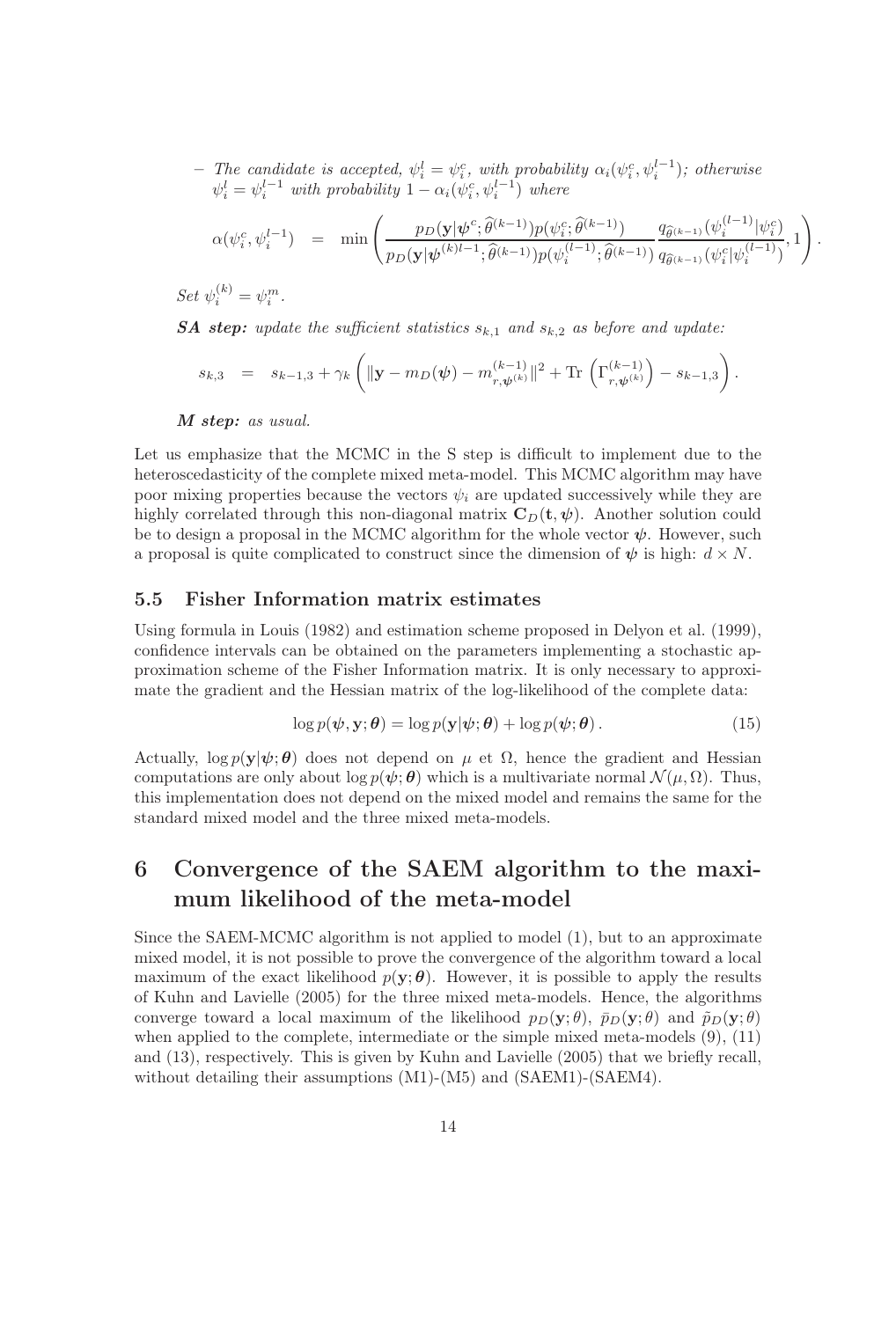Proposition 2 (Kuhn and Lavielle). Under assumptions (M1)-(M5) and (SAEM1)-(SAEM4) for the complete, intermediate or simple mixed meta-model, if the sequence  $(s_k)$  stays in a compact set, the SAEM algorithm produces a sequence  $(\hat{\theta}^{(k)})_{k\geq 1}$  which converges to the (local) maximum of the approximate likelihood  $p_D(y; \theta)$ ,  $\bar{p}_D(y; \theta)$  or  $\tilde{p}_D(\mathbf{y};\theta)$ , respectively.

Now we study the impact of the meta-model approximations on the likelihoods. Our goal is to obtain a uniform control on the distance between the likelihood of the exact model  $p(\mathbf{y}; \theta)$  and the likelihoods of the three mixed meta-models  $p_D(\mathbf{y}; \theta)$ ,  $\bar{p}_D(\mathbf{y}; \theta)$ and  $\tilde{p}_D(y;\theta)$  as a function of the quality of the meta-model. We start by the simple mixed meta-model.

**Proposition 3.** Let us consider the likelihoods  $p(\mathbf{y}; \theta)$  (2) of the mixed model (1) and  $\tilde{p}_D(\mathbf{y};\theta)$  (14) of the simple mixed meta-model (13) associated to a minimax design D. Assume that the support of the distribution of  $\psi$  is compact. Assume that the functions f and  $m_D$  are uniformly bounded on the support of the distribution of  $\psi$ . Assume that f lies in the RKHS associated with the kernel K satisfying to the same hypotheses as in Proposition 1. Then, there exists a constant  $\tilde{C}_y$  which depends only on y such that

$$
|p(\mathbf{y};\theta) - \tilde{p}_D(\mathbf{y};\theta)| \leq \tilde{C}_y \frac{n_{tot}}{\sigma_{\varepsilon}^{n_{tot}+2}} G_K(a_D)
$$

where the function  $G_K$  tends to 0 when  $a \to 0$  (defined in Proposition 1) and the constant  $a_D$  is the covering distance of the design of experiments D.

Recall that, when using a Gaussian kernel  $K(x, x')$  for the meta-model approximation, the function  $G_K$  is defined by  $G_K(a) = Ce^{-\delta/a^2}$ . Then, to ensure that this covering distance is small, we need a global upper-bound, uniformly in  $\psi$ . This is true when the support of the distribution of  $\psi$  is compact. Under this assumption, we obtain that the covering distance  $G_K(a_D)$  can be as small as required provided there is a sufficient number of points  $n_D$  in the design. Thus providing a rich design D during the pre-computation step allows to control as finely as we want the error induced on the likelihoods.

Now, we can study the distance between the three mixed meta-models.

**Proposition 4.** Let us consider the likelihoods  $p_D(y; \theta)$  (10) of the complete mixed meta-model (9),  $\bar{p}_D(\mathbf{y}; \theta)$  (12) of the intermediate mixed meta-model (13) and  $\tilde{p}_D(\mathbf{y}; \theta)$  $(14)$  of the simple mixed meta-model  $(13)$  associated to a minimax design D.

Under the same hypotheses as Proposition 3, there exist two constants  $C_y$  and  $\bar{C}_y$  which depend only on y such that

$$
|p_D(\mathbf{y};\theta) - \tilde{p}_D(\mathbf{y})| \leq C_y \frac{n_{tot}}{\sigma_{\varepsilon}^{n_{tot}+2}} G_K(a_D),
$$
  

$$
|\bar{p}_D(\mathbf{y};\theta) - \tilde{p}_D(\mathbf{y})| \leq \bar{C}_y \frac{n_{tot}}{\sigma_{\varepsilon}^{n_{tot}+2}} G_K(a_D).
$$

Therefore, this guarantees a control between the likelihood of any of the mixed metamodel and the likelihood of the exact mixed model.

With regularity hypotheses on the Hessian matrix of each likelihood, results similar to Donnet and Samson (2007) can be obtained: The distance between the maximum of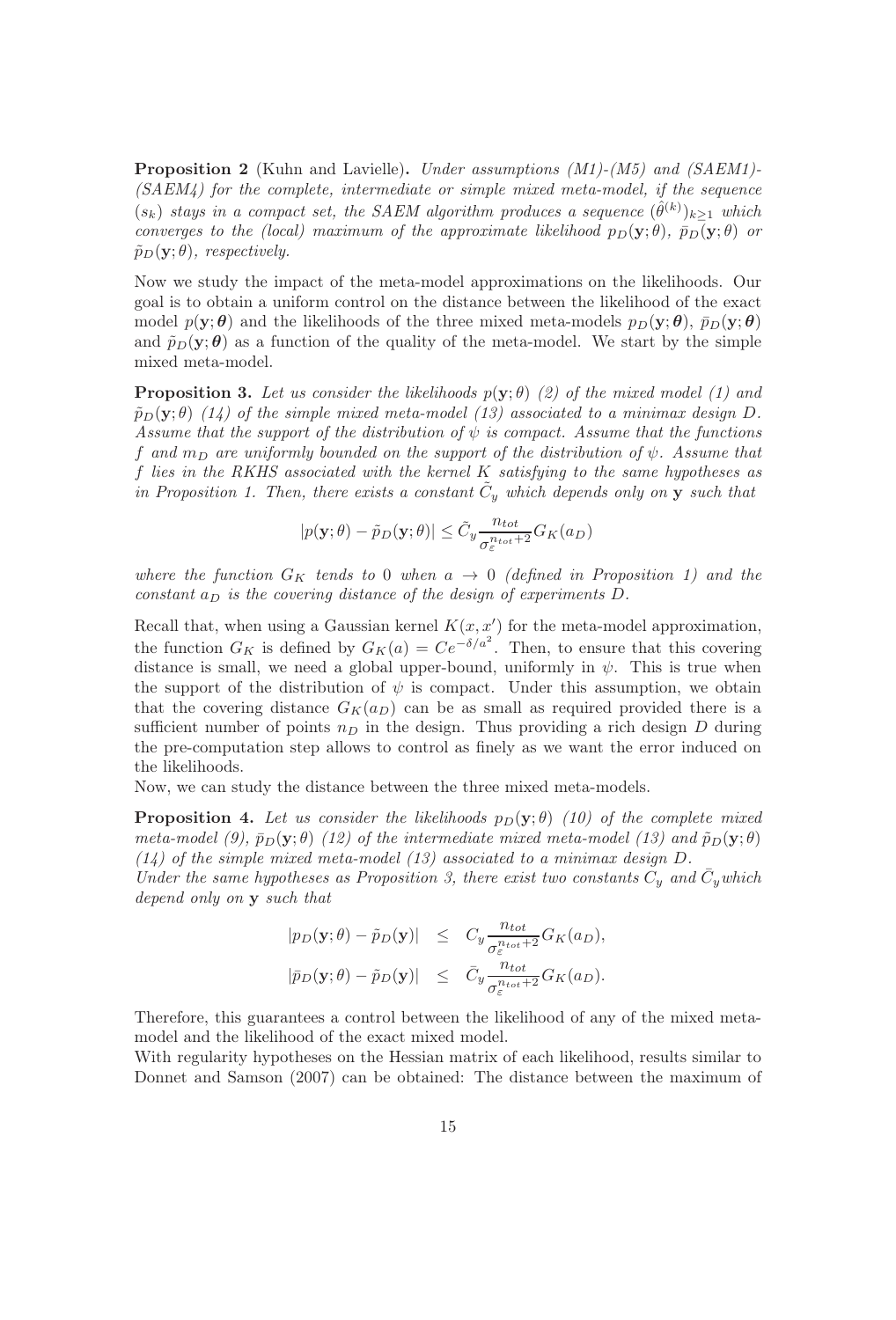| Parameter             |              |           | Intermediate    |           |            | Exact     |           |          |
|-----------------------|--------------|-----------|-----------------|-----------|------------|-----------|-----------|----------|
|                       |              |           | meta-model      |           | meta-model |           |           | model    |
|                       | $n_D$        | 25        | $\overline{50}$ | 100       | 25         | 50        | 100       |          |
| $\mu_{\log V}$        | <b>Bias</b>  | $-0.508$  | $-0.025$        | 0.121     | $-0.483$   | $-0.015$  | 0.089     | $-0.390$ |
|                       | <b>RMSE</b>  | 0.048     | 0.043           | 0.042     | 0.048      | 0.042     | 0.041     | 0.063    |
|                       | Cov.         | 92.8      | 93.3            | 93.3      | 92.1       | 93.6      | 93.8      | 86.3     |
| $\mu_{\log k_a}$      | <b>Bias</b>  | $-4.920$  | $-1.389$        | $-0.794$  | $-4.872$   | $-1.396$  | $-0.904$  | $-2.079$ |
|                       | <b>RMSE</b>  | 0.860     | 0.545           | 0.476     | 0.870      | 0.541     | $0.502\,$ | 0.797    |
|                       | Cov.         | 79.2      | 86.9            | 89.1      | 77.8       | 85.9      | 87.4      | 81.0     |
| $\mu_{\log V_m}$      | <b>Bias</b>  | $-2.067$  | $-0.599$        | 0.014     | $-1.930$   | $-0.577$  | $-0.138$  | $-1.566$ |
|                       | <b>RMSE</b>  | 0.392     | 0.333           | 0.314     | 0.401      | 0.328     | 0.327     | 0.680    |
|                       | Cov.         | 87.3      | 88.1            | 88.9      | 85.5       | 88.9      | 89.2      | 82.5     |
| $\omega^2_{\log V}$   | <b>Bias</b>  | 4.569     | $-2.408$        | $-2.185$  | 4.270      | $-2.108$  | $-2.215$  | $-4.393$ |
|                       | <b>RMSE</b>  | 6.487     | 5.526           | 5.276     | 6.359      | 5.445     | 5.287     | 9.461    |
|                       | Cov.         | 94.5      | 92.2            | 91.9      | 94.8       | 93.3      | 93.5      | 84.8     |
| $\omega_{\log k_a}^2$ | <b>Bias</b>  | 1.755     | $-3.822$        | $-6.797$  | 1.935      | $-5.022$  | $-6.799$  | $-1.705$ |
|                       | <b>RMSE</b>  | 17.398    | 16.382          | 16.590    | 17.465     | 16.305    | 16.870    | 23.416   |
|                       | Cov.         | 84.4      | 82.6            | 81.4      | 84.9       | 81.6      | 80.4      | 80.0     |
| $\omega_{\log V_m}^2$ | <b>Bias</b>  | $-33.721$ | $-30.387$       | $-30.408$ | $-33.916$  | $-29.946$ | $-30.148$ | 1.867    |
|                       | <b>RMSE</b>  | 15.975    | 13.236          | 13.039    | 15.981     | 12.914    | 13.236    | 17.039   |
|                       | Cov.         | 62.6      | 65.6            | 65.8      | 62.3       | 69.6      | 67.7      | 83.8     |
| $\sigma_{\epsilon}^2$ | <b>Biais</b> | 2.449     | 1.975           | 2.337     | 5.054      | 2.648     | 2.450     | 0.308    |
|                       | <b>RMSE</b>  | 0.354     | 0.302           | 0.370     | 0.650      | 0.426     | 0.397     | 0.177    |

Table 1: Michaelis-Menten pharmacokinetic simulations: relative bias (%), relative MSE  $(\%)$  and coverage rate  $(\%)$  computed over 1000 simulations, with the intermediate meta-, the simple meta- and the exact mixed models. Meta-models are built with either  $n_D = 25$ ,  $n_D = 50$  or  $n_D = 100$  design points. Coverage rate (Cov.) is the coverage rate of the 95% confidence interval based on the stochastic approximation of the Fisher matrix.

the exact likelihood  $p(\mathbf{y}; \theta)$  and the maximum of the approximate likelihoods  $p_D(\mathbf{y}; \theta)$ ,  $\bar{p}_D(y; \theta)$  or  $\tilde{p}_D(y; \theta)$  can be as small as we want, as soon as the design D is rich enough.

## 7 Simulation study

The objective of this study is to compare the main statistical properties of the estimation with the mixed meta-models and compare them to the exact mixed model. Two examples are illustrated below, using standard ODE pharmacokinetics (PK) models.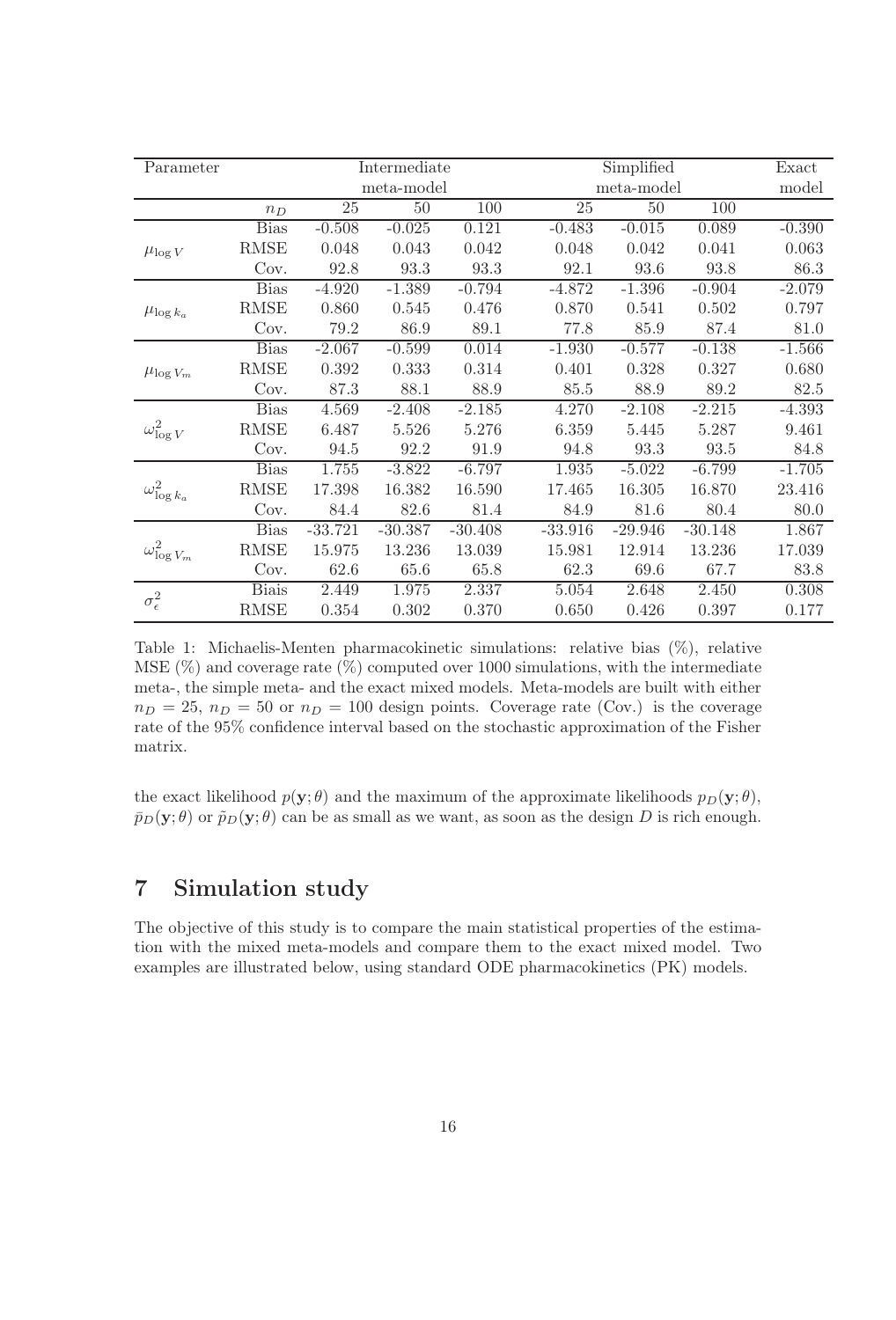| Parameter             |              | Intermediate |          | Simple    | Exact      |          |
|-----------------------|--------------|--------------|----------|-----------|------------|----------|
|                       |              | meta-model   |          |           | meta-model |          |
|                       | $n_D$        | 50           | 100      | 50        | 100        |          |
|                       | <b>Bias</b>  | 0.101        | 0.007    | $-0.320$  | 0.007      | 0.003    |
| $\mu_{\log k_e}$      | <b>RMSE</b>  | 0.004        | 0.005    | 0.005     | 0.005      | 0.005    |
|                       | Cov.         | 94.2         | 94.4     | 90.6      | 94.6       | 93.9     |
|                       | <b>Bias</b>  | $-2.441$     | 0.001    | $-8.380$  | 0.008      | $-0.220$ |
| $\mu_{\log k_a}$      | <b>RMSE</b>  | 0.222        | 0.162    | 0.910     | 0.160      | 0.160    |
|                       | Cov.         | 90.9         | 95.6     | 59.6      | 95.3       | 95.6     |
|                       | <b>Bias</b>  | 0.388        | 0.036    | 0.160     | 0.036      | $-0.004$ |
| $\mu_{\log C_l}$      | RMSE         | 0.004        | 0.003    | 0.003     | 0.003      | 0.003    |
|                       | Cov.         | 87.6         | 95.1     | 93.4      | 94.7       | 94.9     |
|                       | <b>Bias</b>  | $-12.113$    | $-2.745$ | $-23.200$ | $-2.780$   | $-3.400$ |
| $\omega^2_{\log k_e}$ | RMSE         | 7.131        | 6.404    | 9.730     | 6.530      | 6.460    |
|                       | Cov.         | 83.2         | 91.5     | 65.7      | 90.5       | 90.3     |
|                       | <b>Bias</b>  | $-20.485$    | $-3.442$ | 20.900    | $-3.320$   | $-2.440$ |
| $\omega_{\log k_a}^2$ | RMSE         | 10.696       | 5.911    | 13.500    | 5.930      | 6.050    |
|                       | Cov.         | 72.3         | 89.7     | 96.9      | 89.2       | 90.2     |
|                       | <b>Bias</b>  | 0.375        | $-1.145$ | $-8.100$  | $-1.100$   | $-2.660$ |
| $\omega^2_{\log C_l}$ | RMSE         | 5.944        | 5.726    | 5.810     | 5.690      | 5.650    |
|                       | Cov.         | 92.6         | 92.0     | 87.5      | 92.8       | 91.1     |
| $\sigma_{\epsilon}^2$ | <b>Biais</b> | $-45.262$    | $-0.612$ | 16.000    | $-0.009$   | $-0.023$ |
|                       | RMSE         | 20.719       | 0.232    | 2.950     | 0.220      | 0.220    |

Table 2: One compartment simulations: relative bias  $(\%)$ , relative MSE  $(\%)$  and coverage rate (%) computed over 1000 simulations, with the intermediate meta-, the simple meta- and the exact mixed models. Meta-models are built with either  $n_D = 50$  or  $n_D = 100$  design points. Coverage rate (Cov.) is the coverage rate of the 95% confidence interval based on the stochastic approximation of the Fisher matrix.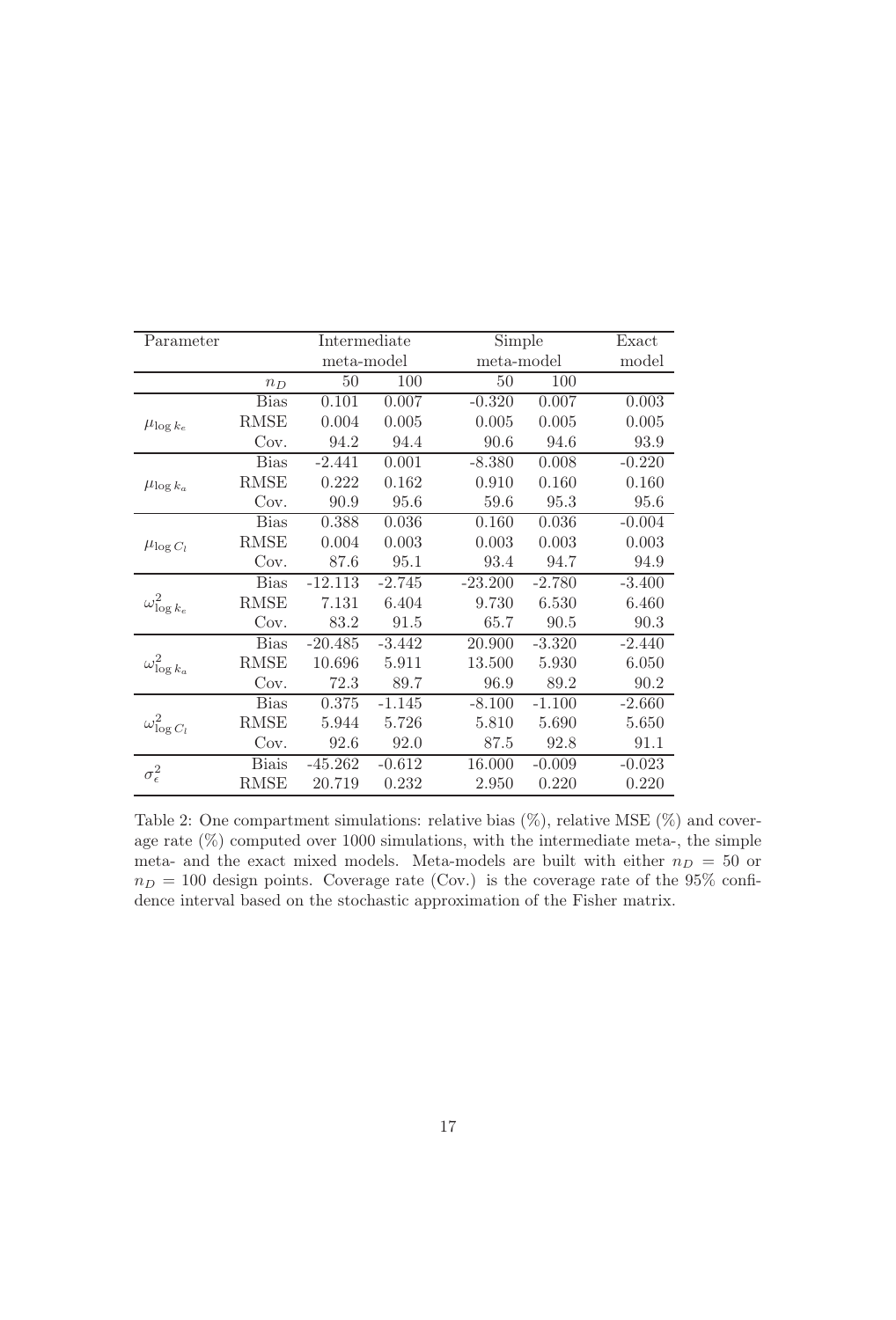#### 7.1 Michaelis-Menten pharmacokinetic model

#### 7.1.1 Simulation settings

Let us now consider a one-compartment pharmacokinetic model, first order absorption and Michaelis Menten elimination. A dose  $D$  of a drug is given to a patient by intravenous bolus. The concentration of the drug in the body along time in then described by the following ordinary differential equation

$$
\frac{df}{dt} = -\frac{V_m \cdot f}{k_m + f} + k_a \cdot \frac{D}{V} \cdot \exp(-k_a \cdot t), \quad f(t_0) = 0
$$

where V is the volume of distribution,  $V_m$  is the maximum elimination rate (in amount per time unit),  $k_m$  is the Michaelis-Menten constant (in concentration unit) and  $k_a$  is the absorption constant. We consider  $\log k_m$  as fixed to  $-2.5$ . The individual parameter  $\psi$  consists in log V, log  $k_a$  and log  $\widetilde{V}_m$ . We assume a Gaussian distribution on the logarithm of these parameters with mean  $(\mu_{\log V}, \mu_{\log k_a}, \mu_{\log V_m}) = (2.5, 1, -0.994)$  and a diagonal covariance matrix with terms  $(\omega_{\log V}^2, \omega_{\log k_a}^2, \omega_{\log V_m}^2) = (0.09, 0.09, 0.09).$ Then a homoscedastic additive error model is simulated with a standard error  $\sigma_{\epsilon} = 0.1$ . We implement the four algorithms: SAEM on the original mixed model, SAEM on the complete, intermediate and simple mixed meta-model. For the meta-model SAEM algorithms, we use successively  $n_D = 25$ ,  $n_D = 50$  and  $n_D = 100$  number of points in the design of experiments for the Gaussian process emulator. The covariance is Gaussian, and the regression functions  $H$  are linear functions. More sophisticated choices in the regression functions and in the kernel can be made. However, our goal in this section is to illustrate in a quite simple case the efficiency of the combination of the Gaussian process emulation with the SAEM-MCMC algorithm. In the pre-computation step, for a given value  $\psi$ , the ODE solver provides  $f(t, \psi)$  for each time of measurement. Thus, the design of numerical experiment is only built over the values of  $\psi$  and not t. We have compared two approaches one where t is considered as an additional input and the other where a meta-model is built for each time t. Based on the comparison of the quality of the approximations, we have kept the second one which is quite simple to deal with. However, more sophisticated approaches can be tested (see Rougier, 2008, for a review). The approximation is built over the domain:  $[1.6; 3.3]$  for  $\log V$ ,  $[0; 2.1]$  for  $\log k_a$  and  $[-1.6; -0.3]$  for  $\log V_m$ . The starting values for the parameters are  $\hat{\mu}_{\log V}^{(0)} = 2$ ,  $\widehat{\mu}^{(0)}_{\log}$  $\int_{\log k_a}^{(0)} = 0.5, \, \widehat{\mu}_{\log}^{(0)}$  $\frac{d^{(0)}}{\log V_m} = -0.5, \ \hat{\omega}_{\log V}^{2(0)} = \hat{\omega}_{\log k}^{2(0)}$  $\log_{k_a}^{2(0)} = \widehat{\omega}_{\log}^{2(0)}$  $\frac{2(0)}{\log V_m} = 0.1$  and  $\hat{\sigma}_{\varepsilon}^{(0)} = 0.3$ .

#### 7.1.2 Results

The computation times for one run of SAEM (100 iterations of SAEM, with 15 iterations of MCMC at each SAEM iteration) were the following: around 15 min for the exact mixed model (requiring solving the ODE at each iteration of MCMC), around 30 min for the complete mixed meta-model with  $n_D = 50$  (requiring inverting the  $\mathbf{C}(\mathbf{t}, \psi)$  at each iteration of MCMC), around 80 sec for the intermediate model and 30 sec for the simple one. Therefore, in the following, we only present the results for the exact mixed model (as a benchmark) and the intermediate and simple mixed meta-models.

Relative bias and relative root mean square error (RMSE) are computed for each population parameter from 1000 replications and presented in Table 1. The 95% coverage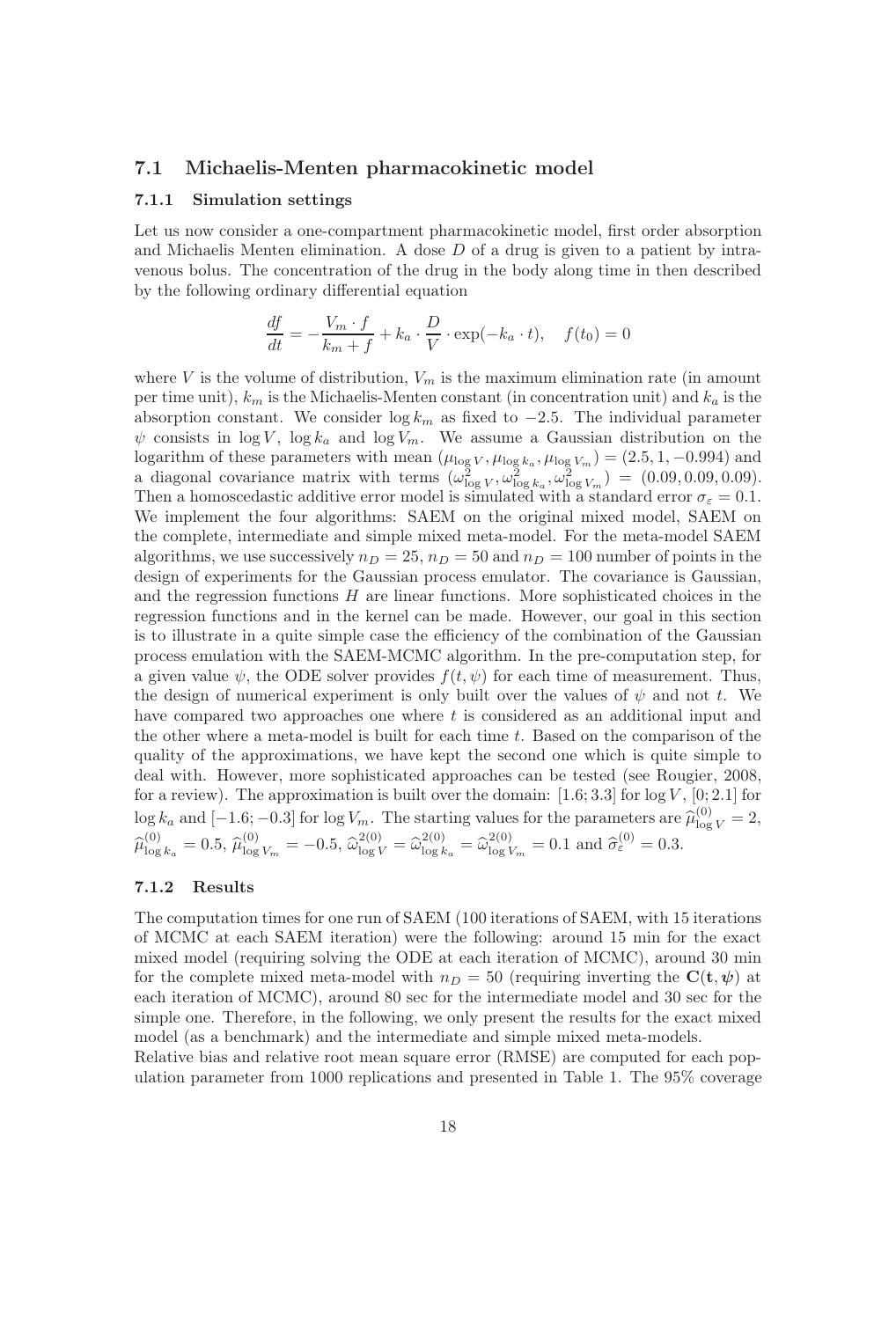rates correspond to the coverage rate of the confidence interval on parameters based on the stochastic approximation of the Fisher Information matrix. In this example, the two meta-models have good performances even with only 25 points in the design of experiments and increasing  $n_D$  decreases the bias. The parameter  $\omega_{\log V_m}$  is biased when using a meta-model (whatever  $n_D$ ) while it is not with the exact model. This may be due to the error of approximation that is not completely taken into account.

#### 7.2 First order pharmacokinetic model

#### 7.2.1 Simulation settings

Let us consider a one-compartment PK model with first order absorption and elimination, with a dose  $D$  of a drug. The concentration of the drug in the body along time in then described by the following ordinary differential equation

$$
\frac{df}{dt} = D\frac{k_a k_e}{C_l} exp(-k_a t) - k_e f, \quad f(t_0) = 0
$$

where  $k_a$  and  $k_e$  are the absorption and elimination constants,  $C_l$  is the clearance. We consider the PK parameters of the ophyllin (Pinheiro and Bates, 2000):  $\log k_e$  =  $-2.52$ ,  $\log k_a = 0.4$ ,  $\log C_l = -3.22$ . One dataset of 36 patients is simulated with a dose D=6 mmol and measurements at time  $t = 0.25, 0.5, 1, 2, 3.5, 5, 7, 9, 12$  hours. The random effects were simulated assuming a Gaussian distribution for the logarithm of the parameters with a diagonal variance-covariance matrix  $\Omega$  with the following diagonal elements:  $\omega_{\log k_e}^2 = \omega_{\log k_a}^2 = \omega_{\log C_l}^2 = 0.01$ . Then a homoscedastic additive error model is simulated with a standard error  $\sigma_{\varepsilon} = 0.1$ .

The same SAEM algorithms were run as in the first example. The Gaussian process emulators were built with  $n_D = 50$  and  $n_D = 100$  points, linear regression functions and a Gaussian covariance kernel, in the same fashion as in subsection 7.1.1. The domain where the approximation is built is  $[-4; -1]$  for  $\log k_e$ ,  $[0; 2]$  for  $\log k_a$  and  $[-4.5; 2]$  for  $\log C_l$ . The starting values for the parameters are  $\mu_{\text{log}}^{(0)}$  $\frac{\ln(0)}{\log k_e} = -3, \mu_{\log}^{(0)}$  $\frac{(0)}{\log k_a} = 1, \mu_{\log}^{(0)}$  $\frac{100}{\log C_k} = -3,$  $\omega_{\log k}^{2(0)}$  $\frac{2(0)}{\log k_e} = \omega_{\log k}^{2(0)}$  $\frac{2(0)}{\log k_a} = \omega_{\log \alpha}^{2(0)}$  $l_{\log C_l}^{2(0)} = 0.1$  and  $\sigma_{\varepsilon}^{(0)} = 0.3$ .

#### 7.2.2 Results

The computation times are the same as before. Relative bias, relative RMSE and coverage rate computed from 1000 replications are presented in Table 2. When the design of numerical experiments in the pre-computation step has 100 points, the estimates obtained with the mixed meta-models have similar performance to the ones obtained with the exact mixed model. With only 50 points in the design, the estimates with the mixed meta-models are less accurate, especially  $\sigma_{\varepsilon}$  with the intermediate mixed model. There is a clear improvement of the quality of the estimates with the intermediate mixed meta-model for the parameters concerning the means. Recall that the simple mixed meta-model neglects the approximation of the function  $f$ . Therefore, taking into account the errors of the approximation of the Gaussian process emulator in the model prevents from a systematic bias in the estimates. However, since the correlation between the Gaussian process emulator approximation errors are set to zero for the sake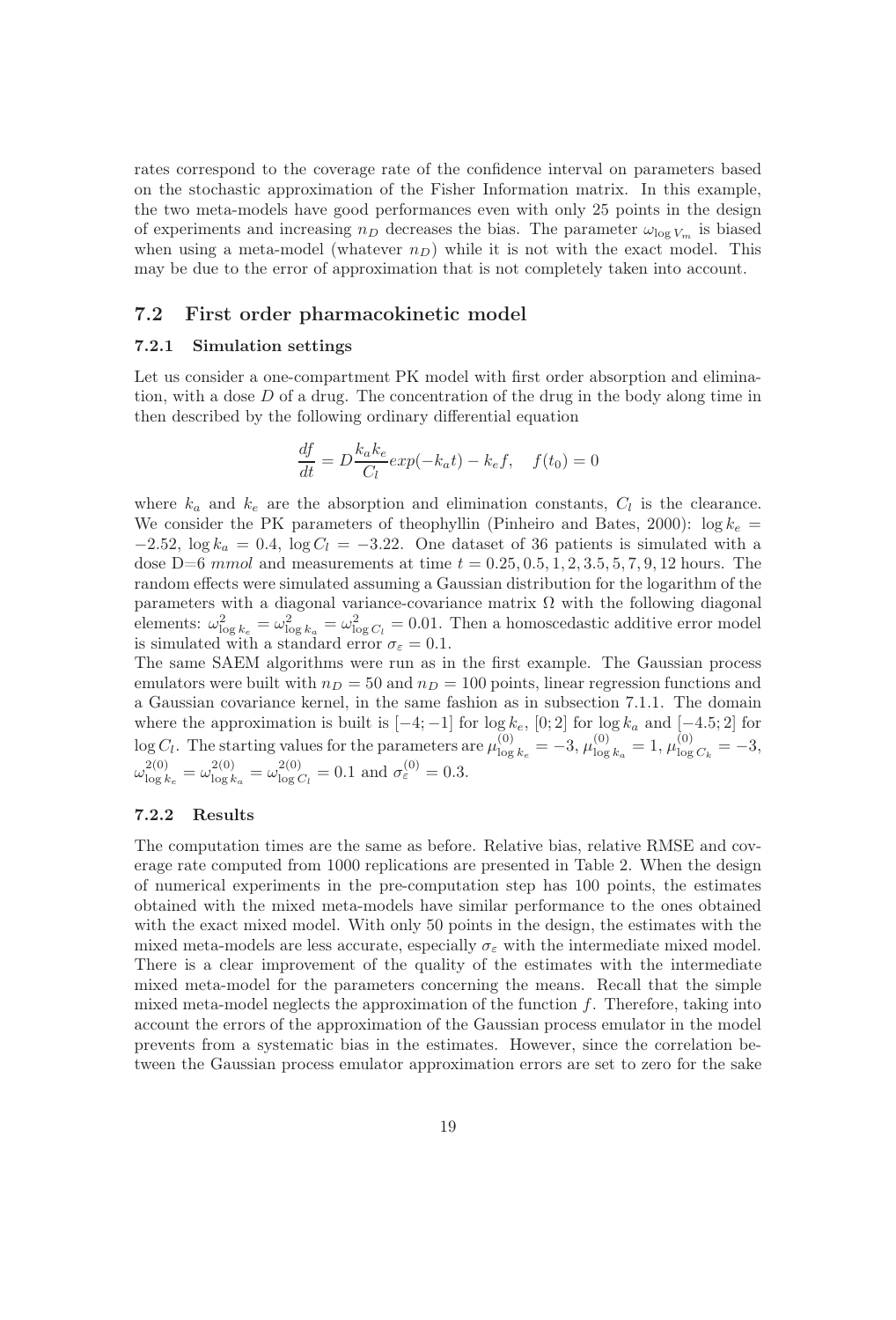of simplicity, the estimation of  $\sigma_{\varepsilon}$  may be less accurate but usually this parameter if of less interest.

## 8 Concluding remarks

In the case of a mixed model where the regression function is a non-analytical solution of an ODE or of a PDE, we proposed to build a so-called meta-model which is obtained thanks to a pre-computation step. It consists in running the ODE/PDE solver on a well chosen design of numerical experiments. Once this meta-model is obtained, we use it as a surrogate of the regression function in the estimation procedure which is based on a SAEM-MCMC algorithm. We derived three mixed meta-models depending on whether the additional source of uncertainty due to the approximation by the metamodel is taken into account totally, partially or not at all (complete, intermediate and simple mixed meta-model). In the complete mixed meta-model, there is a full covariance matrix accounting for dependencies induced by the meta-modeling errors which slows down the SAEM-MCMC algorithm. That is why we have renounced to test it in the simulation study. Further works are needed to design MCMC algorithm adapted to this case of non-independent individuals. In the intermediate and simple mixed metamodel, the individuals are still independent thus the SAEM-MCMC algorithm does not suffer from any computational burden. We showed examples where even with a very few design points for the meta-model approximation, the estimation results are very satisfactory. We also showed an example where the intermediate meta-model improves the quality of the estimates of the parameters especially those accounting for the mean of the population parameters.

Since the quality of the approximation provided by the meta-model directly depends on the density of the numerical design of experiments in the neighborhood of the input where the approximation is made, a sequential strategy for building an adaptive design reinforcing the meta-model where the SAEM-MCMC algorithm identifies likely region for the parameters should improve the estimates. However, this strategy would make the Markov property in the SAEM-MCMC procedure no longer to be valid. Therefore, there are theoretical questions which will be interesting to solve in order to ensure guarantees in this case.

## Acknowledgements

Adeline Samson has been supported by the LabEx

PERSYVAL-Lab (ANR-11-LABX-0025-01). Les recherches menant aux présents résultats ont bénéficié d'un soutien financier du septième programme-cadre de l'Union européenne (7ePC/2007-2013) en vertu de la convention de subvention n 266638.

## References

Barbillon, P., Celeux, G., Grimaud, A., Lefebvre, Y., and Rocquigny, E. D. (2011). Nonlinear methods for inverse statistical problems. Computational Statistics & Data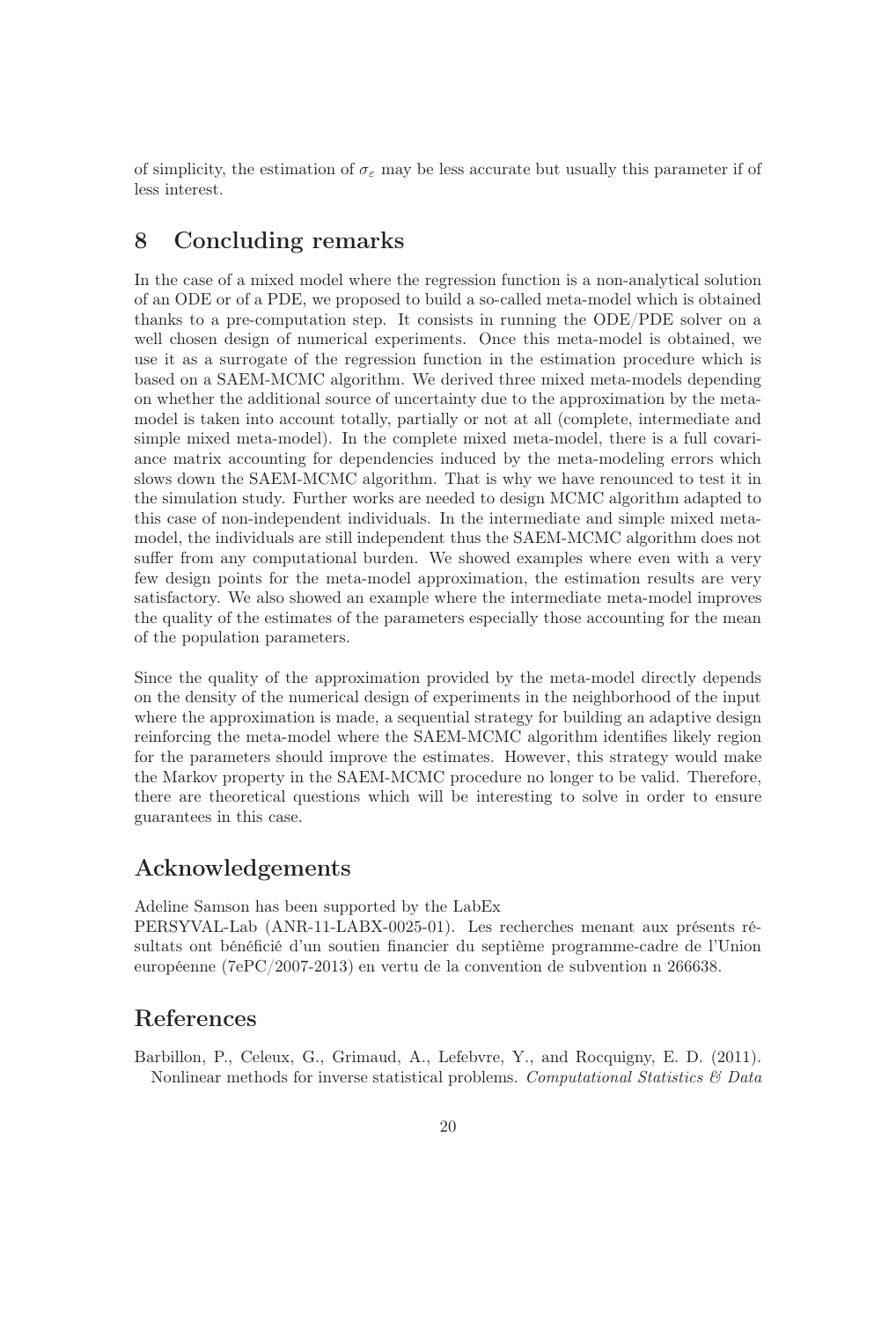Analysis,  $55(1):132 - 142$ .

- Chatterjee, A., Guedj, J., and Perelson, A. S. (2012). Mathematical modelling of HCV infection: what can it teach us in the era of direct-acting antiviral agents? Antivir Ther, 17(6 Pt B):1171–1182.
- Davidian, M. and Giltinan, D. (1995). Nonlinear models to repeated measurement data. Chapman and Hall.
- Delyon, B., Lavielle, M., and Moulines, E. (1999). Convergence of a stochastic approximation version of the EM algorithm. Ann. Statist., 27:94-128.
- Dempster, A., Laird, N., and Rubin, D. (1977). Maximum likelihood from incomplete data via the EM algorithm. Jr. R. Stat. Soc. B, 39:1–38.
- Donnet, S. and Samson, A. (2007). Estimation of parameters in incomplete data models defined by dynamical systems. J. Statist. Plann. Inference, 137:2815–2831.
- Fang, K., Li, R., and Sudjianto, A. (2005). Design and Modeling for Computer Experiments (Computer Science & Data Analysis). Chapman & Hall/CRC.
- Fu, S., Celeux, G., Bousquet, N., and Couplet, M. (2014). Bayesian inference for inverse problems occurring in uncertainty analysis. International Journal for Uncertainty Quantification.
- Grenier, E., Louvet, V., and Vigneaux, P. (2014). Parameter estimation in non-linear mixed effects models with SAEM algorithm: extension from ODE to PDE. ESAIM: Mathematical Modelling and Numerical Analysis.
- Guedj, J., Thiébaut, R., and Commenges, D. (2007). Maximum likelihood estimation in dynamical models of HIV. Biometrics, 63:1198–2006.
- Johnson, M. E., Moore, L. M., and Ylvisaker, D. (1990). Minimax and maximin distance designs. Journal of Statistical Planning and Inference, 26(2):131 – 148.
- Koehler, J. R. and Owen, A. B. (1996). Computer experiments. In Design and analysis of experiments, volume 13 of Handbook of Statist., pages 261–308. North-Holland, Amsterdam.
- Kuhn, E. and Lavielle, M. (2005). Maximum likelihood estimation in nonlinear mixed effects models. Comput. Statist. Data Anal., 49:1020–1038.
- Lavielle, M., Samson, A., Fermin, A., and Mentre, F. (2011). Maximum likelihood estimation of long term HIV dynamic models and antiviral response. Biometrics, 67(1):250–259.
- Lophaven, N., Nielsen, H., and Sondergaard, J. (2002). DACE, a matlab kriging toolbox. Technical Report IMM-TR-2002-12, DTU. Available to : http://www2.imm.dtu.dk/ hbn/dace/dace.pdf.
- Louis, T. A. (1982). Finding the observed information matrix when using the EM algorithm. Journal of the Royal Statistical Society. Series B, 44(2):226–233.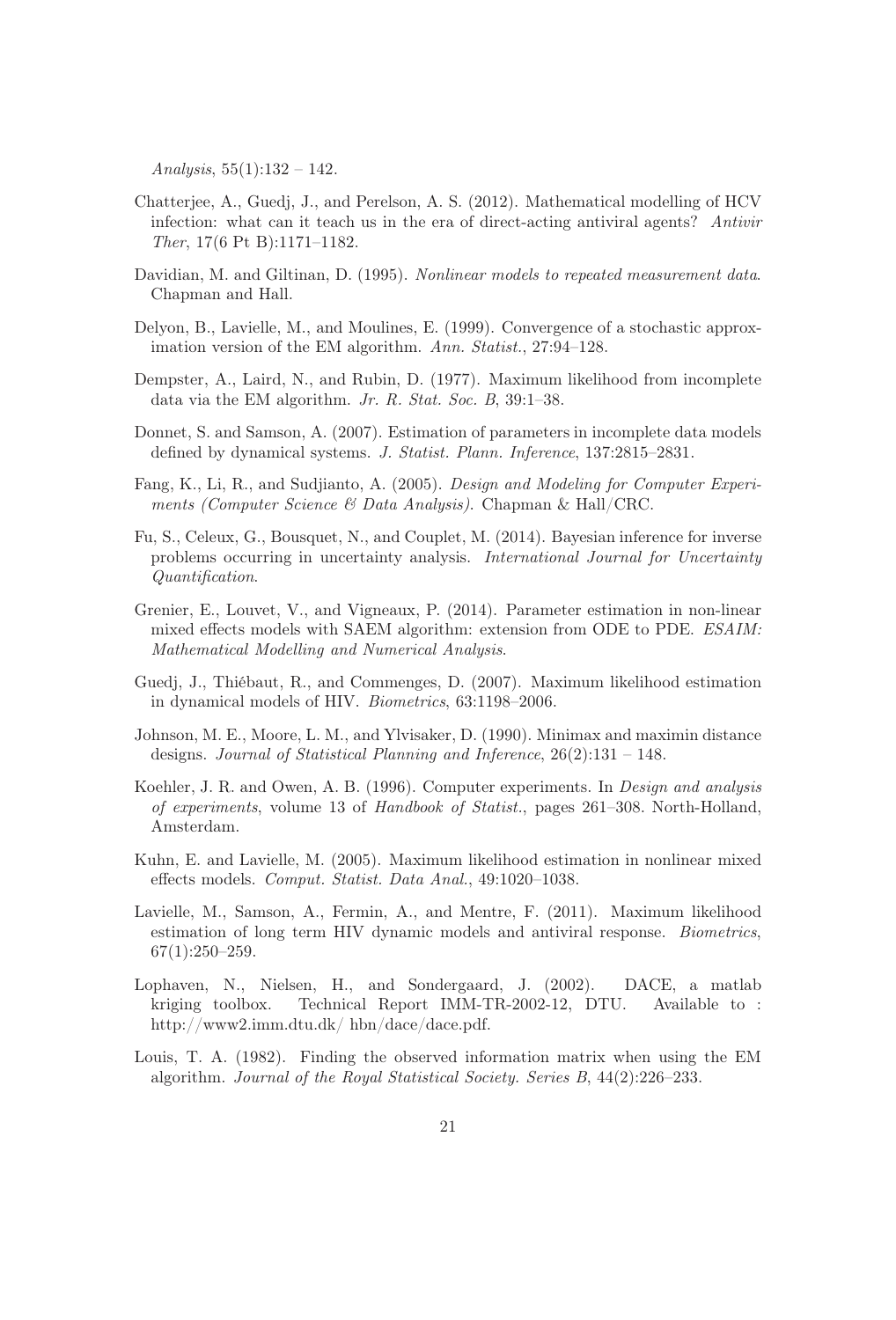Pinheiro, J. and Bates, D. (2000). Mixed-effect models in S and Splus. Springer-Verlag.

- Prasad, N. and Rao, J. N. K. (1990). The estimation of the mean squared error of small-area estimators. Journal of the American Statistical Association, 85:163–171.
- Ribba, B., Kaloshi, G., Peyre, M., Ricard, D., Calvez, V., Tod, M., Cajavec-Bernard, B., Idbaih, A., Psimaras, D., Dainese, L., Pallud, J., Cartalat-Carel, S., Delattre, J., Honnorat, J., Grenier, E., and Ducray, F. (2012). A tumor growth inhibition model for low-grade glioma treated with chemotherapy or radiotherapy. Clin Cancer Res, 18:5071–5080.
- Rougier, J. (2008). Efficient emulators for multivariate deterministic functions. Journal of Computational and Graphical Statistics, 17(4):827–843.
- Sacks, J., Schiller, S. B., Mitchell, T. J., and Wynn, H. P. (1989). Design and analysis of computer experiments. Statistical Science, 4:409–435.
- Samson, A., Lavielle, M., and Mentré, F. (2007). The SAEM algorithm for group comparison tests in longitudinal data analysis based on non-linear mixed-effects model. Stat. Med., 26(27):4860–4875.
- Santner, T. J., Williams, B., and Notz, W. (2003). The Design and Analysis of Computer Experiments. Springer-Verlag.
- Schaback, R. (1995). Error estimates and condition numbers for radial basis function interpolation. Advances in Computational Mathematics, 3(3):251–264.
- Schaback, R. (2007). Kernel-based meshless methods. Technical report, Institute for Numerical and Applied Mathematics, Georg-August-University Goettingen.
- Wei, G. C. G. and Tanner, M. A. (1990). Calculating the content and boundary of the highest posterior density region via data augmentation. Biometrika, 77(3):649–652.
- Wolfinger, R. (1993). Laplace's approximation for nonlinear mixed models. *Biometrika*, 80(4):791–795.
- Wu, H., Huang, Y., Acosta, E., Rosenkranz, S., Kuritzkes, D., Eron, J., Perelson, A., and Gerber, J. (2005). Modeling long-term HIV dynamics and antiretroviral response: effects of drug potency, pharmacokinetics, adherence, and drug resistance. Journal of Acquired Immune Deficiency Syndromes, 39:272–283.
- Wu, Z.-M. and Schaback, R. (1992). Local error estimates for radial basis function interpolation of scattered data. IMA J. Numer. Anal, 13:13–27.

## Appendix

#### Proof of proposition 3

We have

$$
|p(\mathbf{y};\theta) - \tilde{p}_D(\mathbf{y};\theta)| \leq \int |p(\mathbf{y}|\psi;\theta) - \tilde{p}_D(\mathbf{y}|\psi;\theta)|p(\psi)d\psi.
$$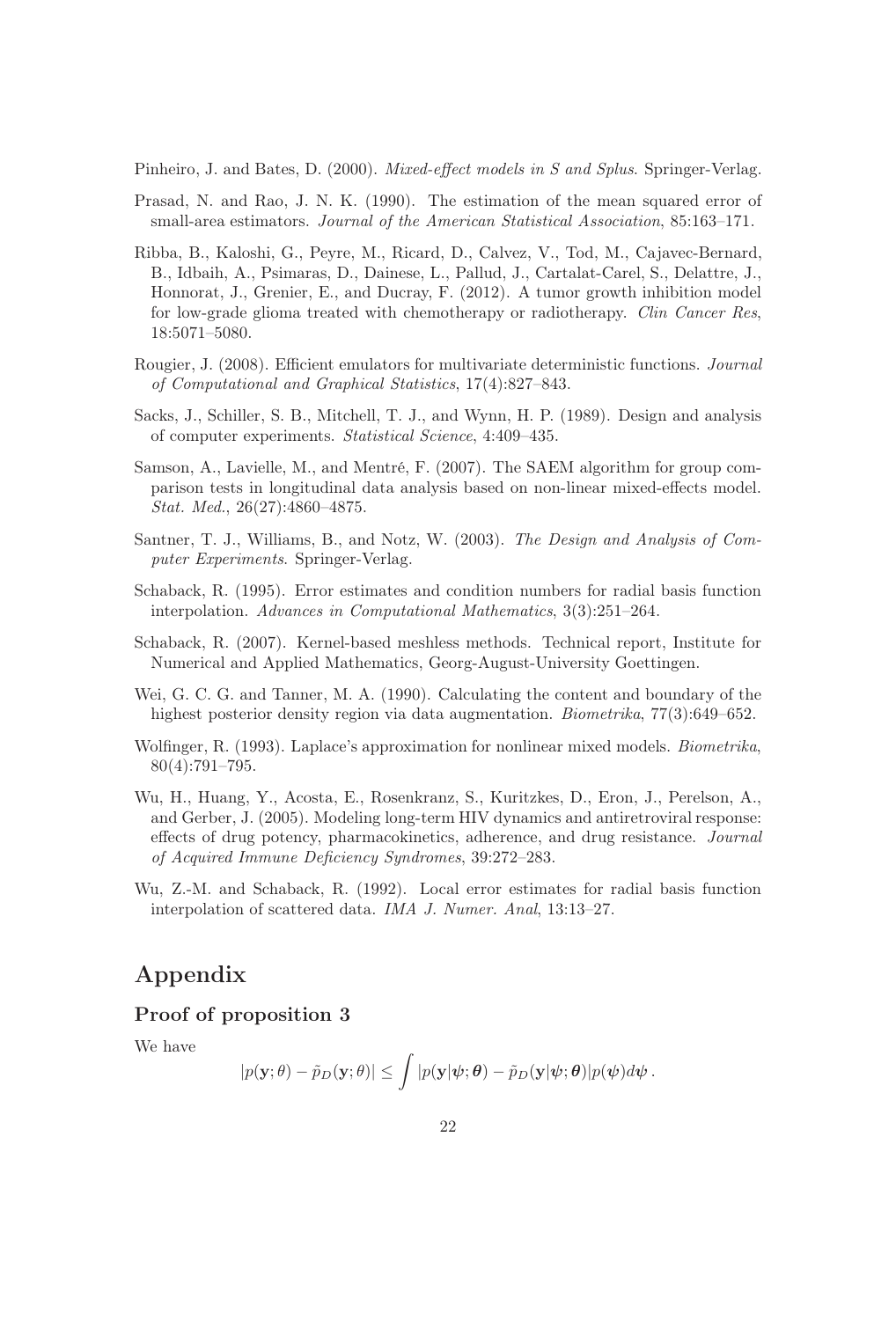Therefore, we start by studying  $|p(\mathbf{y}|\boldsymbol{\psi}; \boldsymbol{\theta}) - \tilde{p}_D(\mathbf{y}|\boldsymbol{\psi}; \boldsymbol{\theta})|$ :

$$
(2\pi\sigma_{\varepsilon}^{2})^{n_{tot}/2}|p(\mathbf{y}|\psi;\boldsymbol{\theta}) - \tilde{p}_{D}(\mathbf{y}|\psi;\boldsymbol{\theta})|
$$
\n
$$
= \left| \exp\left(-\frac{1}{2\sigma_{\varepsilon}^{2}}\sum_{ij}(y_{ij} - f(t_{ij}, \psi_{i}))^{2}\right) - \exp\left(-\frac{1}{2\sigma_{\varepsilon}^{2}}\sum_{ij}(y_{ij} - m_{D}(t_{ij}, \psi_{i}))^{2}\right) \right|
$$
\n
$$
= \exp\left(-\frac{1}{2\sigma_{\varepsilon}^{2}}\sum_{ij}(y_{ij} - f(t_{ij}, \psi_{i}))^{2}\right)
$$
\n
$$
\times \left|1 - \exp\left(-\frac{1}{2\sigma_{\varepsilon}^{2}}\sum_{ij}\left((y_{ij} - m_{D}(t_{ij}, \psi_{i}))^{2} - (y_{ij} - f(t_{ij}, \psi_{i}))^{2}\right)\right) \right|
$$
\n
$$
\leq \left|1 - \exp\left(-\frac{1}{2\sigma_{\varepsilon}^{2}}\sum_{ij}\left(f(t_{ij}, \psi_{i}) - m_{D}(t_{ij}, \psi_{i})) (2y_{ij} - f(t_{ij}, \psi_{i}) - m_{D}(t_{ij}, \psi_{i}))\right)\right|
$$

.

Under the assumption that the functions  $f$  and  $m_D$  are uniformly bounded on the support of  $\psi$ , there exists a constant  $C_y$  which is uniform according to  $\psi$  such that  $|2y_{ij} - f(t, \psi) - m_D(t, \psi)| \leq C_y$ . Proposition 1 implies that the approximation error due to the metamodel  $|f(t_{ij}, \psi_i) - m_D(t_{ij}, \psi_i)|$  is controlled by inequality (8):

$$
|f(t_{ij}, \psi_i) - m_D(t_{ij}, \psi_i)| \leq ||f||_{\mathcal{H}_K} G_K(a_D).
$$

Then there exists a constant  $C_y$  depending only on y such that

$$
(2\pi\sigma_{\varepsilon}^2)^{n_{tot}/2}|p(\mathbf{y}|\boldsymbol{\psi};\boldsymbol{\theta})-\tilde{p}_D(\mathbf{y}|\boldsymbol{\psi};\boldsymbol{\theta})|\leq C_y\frac{n_{tot}}{2\sigma_{\varepsilon}^2}\|f\|_{\mathcal{H}_K}G_K(a_D).
$$

Finally

$$
|p(\mathbf{y};\theta) - \tilde{p}_D(\mathbf{y};\theta)| \leq \frac{C_y}{(2\pi\sigma_{\varepsilon}^2)^{n_{tot}/2}} \frac{n_{tot}}{2\sigma_{\varepsilon}^2} \|f\|_{\mathcal{H}_K} G_K(a_D).
$$

 $\Box$ 

#### 8.1 Proof of proposition 4

We study the distance between the two likelihoods  $p_D$  and  $\tilde{p}_D$ . As in Proposition 3, we start by studying  $|p_D(\mathbf{y}|\psi;\theta) - \tilde{p}_D(\mathbf{y}|\psi;\theta)|$ . We consider two Gaussian distributions with same expectations and different covariance matrix. Thus this distance is maximum